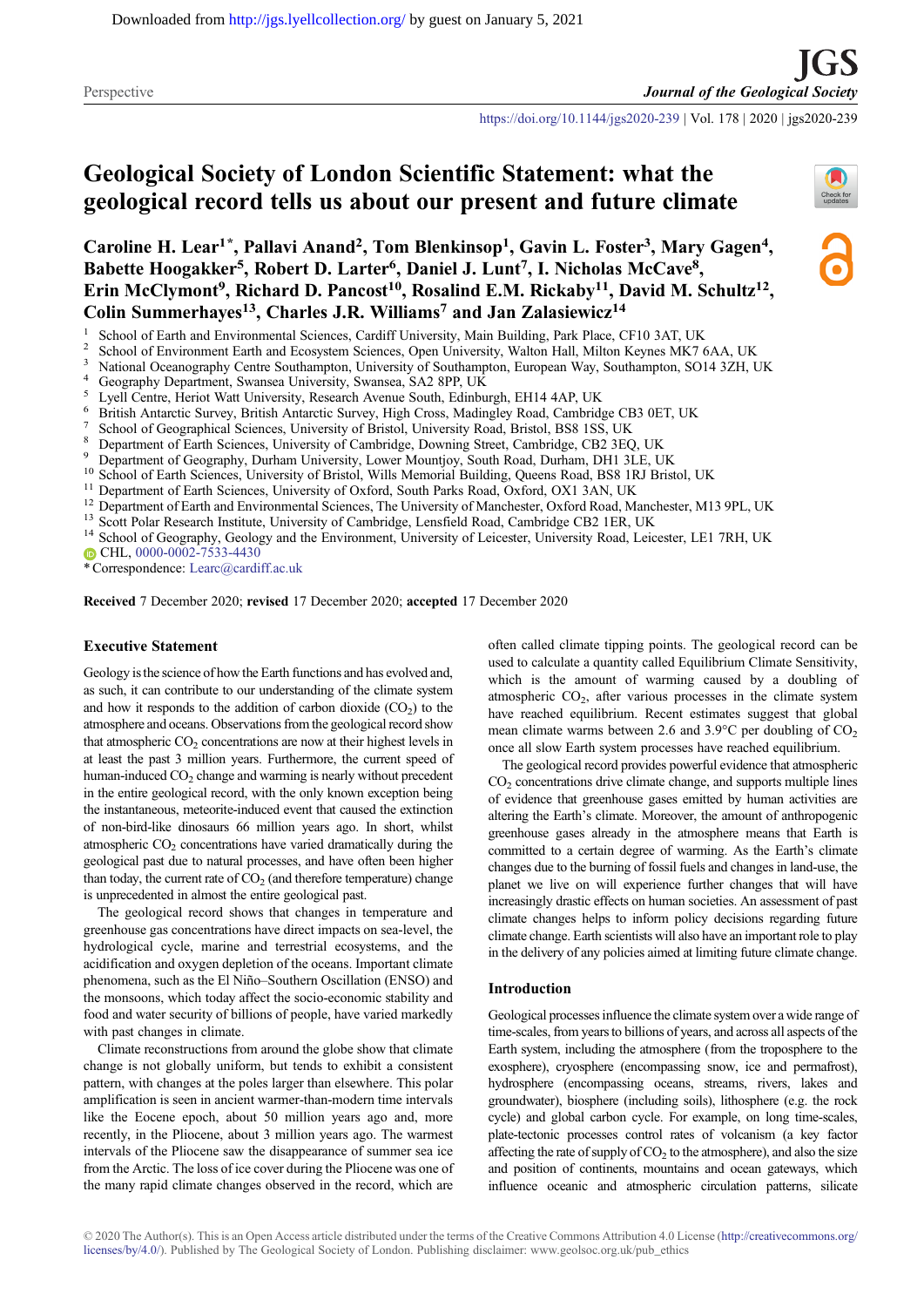<span id="page-1-0"></span>weathering (which extracts  $CO<sub>2</sub>$  from the atmosphere by reacting it with rocks), biological productivity (plants extract  $CO<sub>2</sub>$  from the atmosphere for growth during photosynthesis) and weathering of organic rich material which returns  $CO<sub>2</sub>$  to the ocean–atmosphere system. Geological processes also impact climate on much shorter time-scales, including the cooling effects of major volcanic eruptions such as the 1991 eruption of Mount Pinatubo. Earth's climate is also influenced by extraterrestrial processes. On the longest time-scale, this includes the gradual progression of the Sun through its life cycle, as it slowly brightens over hundreds of millions of years. On medium timescales, these include changes in the Earth's orbit (eccentricity) and changes in the tilt of the Earth's axis (obliquity). These operate on cycles of multiple periods, including 100 000, 40 000 and 20 000 years and work, together with the long-term carbon cycle and uneven distribution of Earth's land masses between the Northern and Southern Hemisphere, to control large-scale climate cycles such as glaciations.

Shorter time-scale changes in the Sun's output include the 11 year sunspot cycle and variations in that cycle with frequencies of 88, 208 and 2300 years among others. Crucially, for the majority of Earth's history, natural geological and extraterrestrial processes have directly affected climate, not least by producing major variations in atmospheric greenhouse gas concentrations. The long-term geological perspective on climate change makes it apparent that, through changes in weathering and volcanism, and Earth system feedbacks resulting from changes in the Earth–Sun relationship, the greenhouse gas concentration of Earth's atmosphere is the planet's long-term climate regulation system.

Variations in the Earth's climate state have, in turn, left their imprint throughout the geological record, from impressive features resulting from glacial erosion and deposition to subtle changes in the isotopic chemistry of marine microfossil shells (see Box 1). Palaeoclimate scientists can use these various records of Earth's climate to understand how the climate system operates over a range of time-scales, including providing vital information about the consequences of the current sharp rise in greenhouse gas concentrations and the resultant enhancement of the natural greenhouse effect. This contribution of palaeoclimatology to climate science is becoming more important as global temperatures continue to increase, along with ice melting and sea-level rising, in response to a climb in atmospheric  $CO<sub>2</sub>$  concentration to the highest levels in at least the past 3 million years. Indeed, because the geological past provides convincing examples of how the Earth functioned in different climate states (both colder and warmer than present), palaeoclimate research is making increasingly valuable contributions to successive IPCC Assessment Reports and is influencing policy decisions. This statement is organized around nine questions, all focused on the interactions between geology and climate change.

# 1. What does the geological record of climate change look like?

Sedimentary evidence indicates that there has been running water on Earth's surface since 3.8–3.4 billion years ago, which tells us that

Earth's climate has remained within habitable bounds over this time, despite large changes in the Sun's energy output. For most of its history, Earth has been in a greenhouse state, significantly warmer than the present, with no polar ice caps and high sea-levels. This greenhouse state is sometimes referred to as a hothouse state instead, to distinguish it from the greenhouse effect that is always present on Earth because of the greenhouse gases present in the atmosphere (e.g.  $H<sub>2</sub>O, CO<sub>2</sub>, CH<sub>4</sub>, N<sub>2</sub>O),$  which maintain Earth's temperature at a level capable of supporting life. For example, the Cretaceous chalk forming the cliffs at Dover was deposited when the oceans flooded continental shelves during a greenhouse interval. Earth's greenhouse states have been punctuated by colder icehouse states, such as our current state and/or colder than today, with ice caps on both poles. (The icehouse state refers to a state of reduced, but not zero, greenhouse effect.) Other notable icehouse states include the first Snowball Earth event around 2.4 billion years ago, when ice expanded from the poles down to low latitudes [\(Evans](#page-10-0) et al. 1997). A further pair of Snowball Earth events occurred during the Neoproterozoic between 717 and 635 million years ago ([Hoffman](#page-10-0) et al. [2017](#page-10-0)), and another less-extreme icehouse state characterized by polar ice sheets occurred during the Carboniferous about 300 million years ago, before the present icehouse state [\(Fig. 1\)](#page-2-0).

Although these states typically last for tens of millions of years, the transitions between them can be relatively rapid, revealing the presence of climate tipping points. For instance, the most recent greenhouse-toicehouse transition occurred 34 million years ago at the Eocene– Oligocene boundary, when the Antarctic ice sheet grew in two sharp steps each around 40 000 years in duration [\(Coxall](#page-9-0) et al. 2005).

Superimposed on these grand greenhouse–icehouse cycles, and often pacing transitions between states, are more rapid and frequent oscillations caused by variations in the Earth's orbit around the Sun and the tilt of the Earth's axis, known as Milankovitch cycles. Due to the gravitational interaction between the Earth and the other planets in the solar system, the obliquity (tilt) and precession (wobble) of the Earth's rotation varies on a time-scale of 41 000 years and 19 000–23 000 years, respectively, as does the circularity/ eccentricity of its orbit (operating on 100 000- and 400 000-year cycles; [Laskar](#page-10-0) et al. 2004). The impact of these cycles, which become amplified by a series of internal climate feedbacks, are perhaps most clearly seen in the geological record during the icehouse climate state of the late Cenozoic (over the last 34 million years; [Zachos](#page-12-0) et al. 2001) where oscillations between more and less extreme glaciation (known as glacial–interglacial cycles) are clearly paced by Milankovitch cycles ([Lisiecki and Raymo 2005](#page-11-0); [Huybers](#page-10-0) [2006](#page-10-0); [Fig. 1](#page-2-0)).

On even shorter millennial and sub-millennial time-scales, the most rapid geological changes in climate occur. These rapid changes include (i) rapid warming/cooling events during the most recent transitions from glacial-to-interglacial climates associated with dramatic changes in ocean circulation (e.g. [Shakun](#page-11-0) et al. [2012](#page-11-0)); (ii) rapid warming events known as hyperthermals driven by vast outpourings of  $CO<sub>2</sub>$  and other greenhouse gases from Large Igneous Provinces, the most recent example of which, the

#### Box 1: How is past climate change written in the rocks?

Evidence for climate change is preserved in a wide range of geological settings, including marine and lake sediments, ice sheets, fossil corals, stalagmites and fossil tree rings. Advances in field observation, laboratory techniques and numerical modelling allow geoscientists to show, with increasing confidence, how and why climate has changed in the past. For example, cores drilled through the ice sheets yield a record of polar temperatures and atmospheric composition ranging back to 120 000 years in Greenland and 800 000 years in Antarctica. Oceanic sediments preserve a record reaching back tens of millions of years, and older sedimentary rocks extend the record to hundreds of millions of years. Some lines of evidence for climate change are direct (e.g. glacial landforms indicating the past presence of ice), whereas others are indirect (e.g. geochemical proxies for past changes in temperature, pH and ocean circulation). One example is the oxygen isotopic composition of marine microfossils, which provides information on past ocean temperature and salinity. This proxy is sensitive enough to record changes in global ocean salinity caused by growth and decay of continental ice sheets. While ice cores provide a direct means of measuring atmospheric CO<sub>2</sub> concentrations for the past 800 000 years, there are several indirect means of reconstructing atmospheric CO<sub>2</sub> concentrations further back in time (e.g. foraminiferal boron isotope ratios and alkenone carbon isotope ratios). Commonly, geologists use multiple independent proxies to increase their confidence in past climate reconstructions.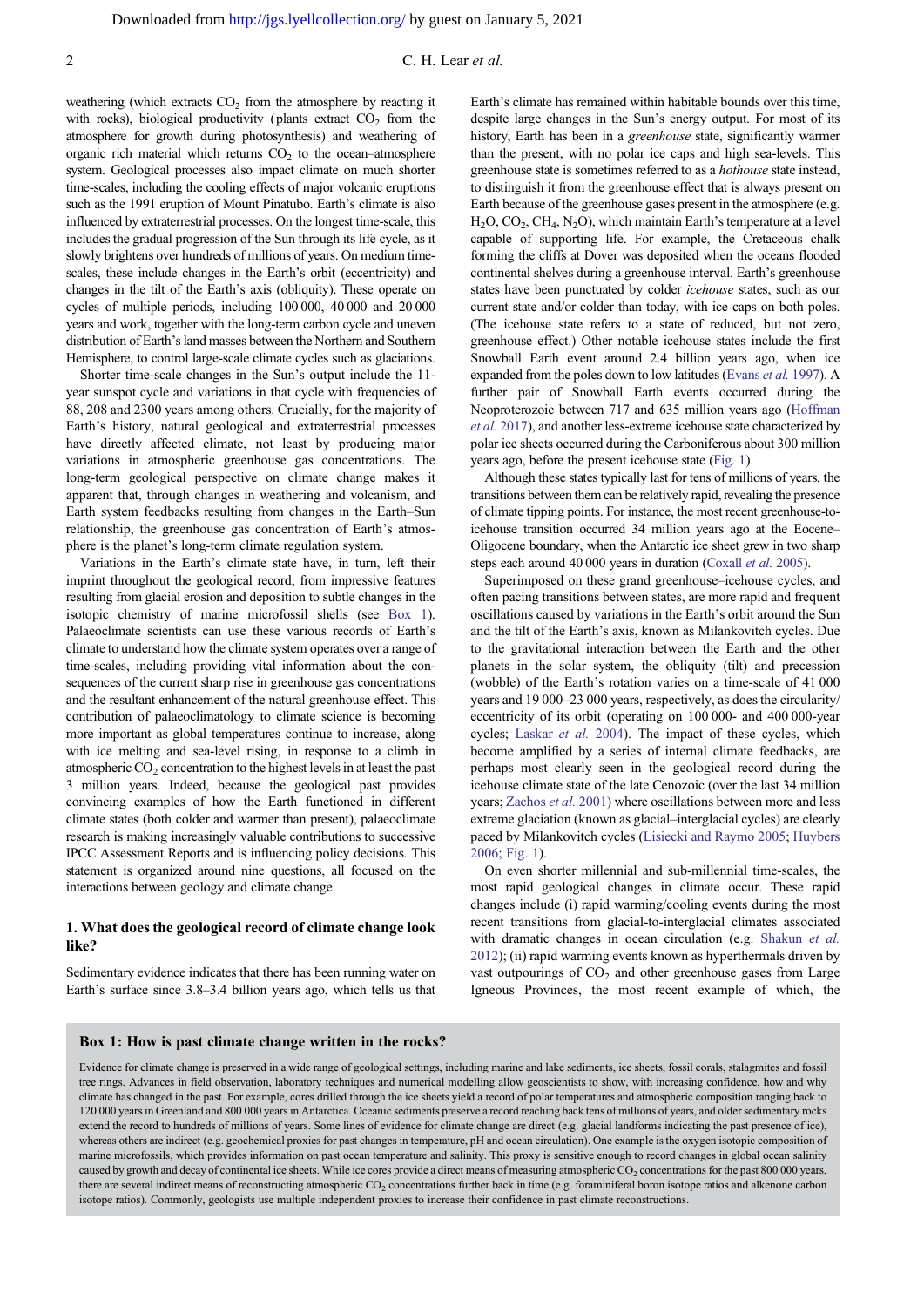<span id="page-2-0"></span>

Fig. 1. Carbon dioxide and climate through the Phanerozoic. (a) Latitudinal extent of continental ice deposits [\(Crowley 1998\)](#page-9-0) shown as blue bars (left axis) and atmospheric  $CO_2$  content (red, right axis) from the compilation of Foster et al. [\(2017\)](#page-10-0) augmented with the data from [Witkowski](#page-12-0) et al. (2018). The dotted line shows the 95% confidence interval and the shaded band the 68% confidence interval. Note the close correspondence between extensive continental glaciation (i.e. cold icehouse climates) and intervals of low  $CO<sub>2</sub>$  content (e.g. the Carboniferous), and times of no or limited continental ice (i.e. warm greenhouse climates) with elevated CO<sub>2</sub> (e.g. the Cretaceous). (b) A close-up of the last 0.8 million years comparing CO<sub>2</sub> from ice cores (red, right axis; [Bereiter](#page-9-0) et al. 2015) with benthic foraminiferal oxygen isotope ratios ( $\delta^{18}O$ ) (blue, left axis; from [Lisiecki and Raymo 2005\)](#page-11-0). Benthic foraminiferal  $\delta^{18}$ O reflects a combination of bottom water temperature and ice volume, cold glacial climates are towards the bottom of the diagram and warm interglacial intervals are at the top of the diagram. Again a close correspondence exists between cold intervals and low  $CO<sub>2</sub>$  (and vice versa). In (b) the relatively rapid cycling between low  $CO_2$  glacials and high  $CO_2$  interglacials is paced by orbital forcing (Milankovitch cycles, see text and Box 2). The geological time intervals are shown on the top of panel (a). Abbreviations are as follows: Carb., Carboniferous; Ordo, Ordovician; Paleog, Paleogene; Quat., Quaternary.

Paleocene–Eocene Thermal Maximum, warmed the Earth by 5°C within 2000–20 000 years [\(Frieling](#page-10-0) et al. 2017; [Turner 2018\)](#page-11-0); (iii) catastrophic changes caused by the mass extinction-inducing impacts with meteorites and comets, for example at the Cretaceous– Paleogene boundary (e.g. [Henehan](#page-10-0) et al. 2019); and (iv) Dansgaard–Oeschger events in and around Greenland during Pleistocene glacials, caused by instabilities in the ocean–ice–

atmosphere system at times of intermediate ice volume (e.g. [Dokken](#page-9-0) et al. [2013](#page-9-0)).

The geological record reveals that the Earth's climate varied substantially over the last 4 billion years and confirms the importance of greenhouse gases in determining the climate state and habitability of our planet. The geological record of climate change has revealed evidence for feedbacks and tipping points

#### Box 2: Which came first – the  $CO<sub>2</sub>$  or the temperature?

On long time-scales there is a clear relationship between past CO<sub>2</sub> and global temperature (Fig. 1). However, at times when CO<sub>2</sub> and temperature are changing rapidly, for example during the glacial–interglacial transitions of the last 1 million years, this direct relationship can appear temporarily disrupted due to the varying timescales of the feedbacks that couple  $CO<sub>2</sub>$  and temperature together.

 $CO<sub>2</sub>$  can drive climate change both as a primary agent and as a feedback, thanks to complex interactions between the various components of Earth's climate system. A key example of CO<sub>2</sub> as a (positive) feedback in response to an initial trigger elsewhere in the climate system comes from interglacial–glacial variability within the Late Pleistocene. For example, ice core and marine records covering the last 800 000 years or so show that during the transitions into glacial periods, CO<sub>2</sub> occasionally decreased after Antarctic cooling had commenced. Notably, however, there has been no such lag observed between rising CO<sub>2</sub> and rising temperature. For example, during the last deglacial transition (between c. 20 000 and 10 000 years ago) the rise in atmospheric CO<sub>2</sub> occurred in tandem with increasing temperature over Antarctica ([Parrenin](#page-11-0) et al. 2013) and well before warming across the Northern Hemisphere [\(Shakun](#page-11-0) et al. 2012).

Understanding the connections between changes in temperature and CO<sub>2</sub> requires knowledge of the complex reactions within the carbon cycle, which involve not only straightforward thermodynamic relations (e.g. between ocean temperature and its capacity to sequester CO<sub>2</sub>) but also the impact of changing biology, ocean circulation, air–sea gas exchange and the interactions between seawater and ocean floor sediments.

In addition, we have to bear in mind that the main drivers of the greenhouse effect on global temperatures are water vapour (about 50%), clouds (about 25%) and  $CO<sub>2</sub>$  (about 20%) [\(Schmidt](#page-11-0) et al. 2010). During glacial development the main source for water vapour (i.e. ocean evaporation) would have been restricted when (a) orbital change led to cooling, (b) ocean area decreased (thanks to the build-up of land-based ice sheets and associated sea-level fall) and (c) the decrease in land-plant coverage limited evapotranspiration. Apparently, water vapour and other feedbacks were more important during this phase of glacial build-up, meaning that decreasing  $CO_2$  acted primarily as a feedback amplifying the later stages of cooling. On the other hand, the rapid rise in  $CO_2$  during early deglaciation played a leading role in rising global temperatures over that period.

These observations show why it is unrealistic to expect a simple 1:1 relationship between  $CO<sub>2</sub>$  and temperature. What we have seen since 1950 is a reversal of the usual Pleistocene processes (in which CO<sub>2</sub> played a supporting role), with increasing CO<sub>2</sub> now becoming sufficiently abundant to dominate over (i) orbital insolation (which is stable to declining) and (ii) solar activity (with sunspots and solar irradiance in decline since 1990). As a result,  $CO<sub>2</sub>$  is now in the driving seat.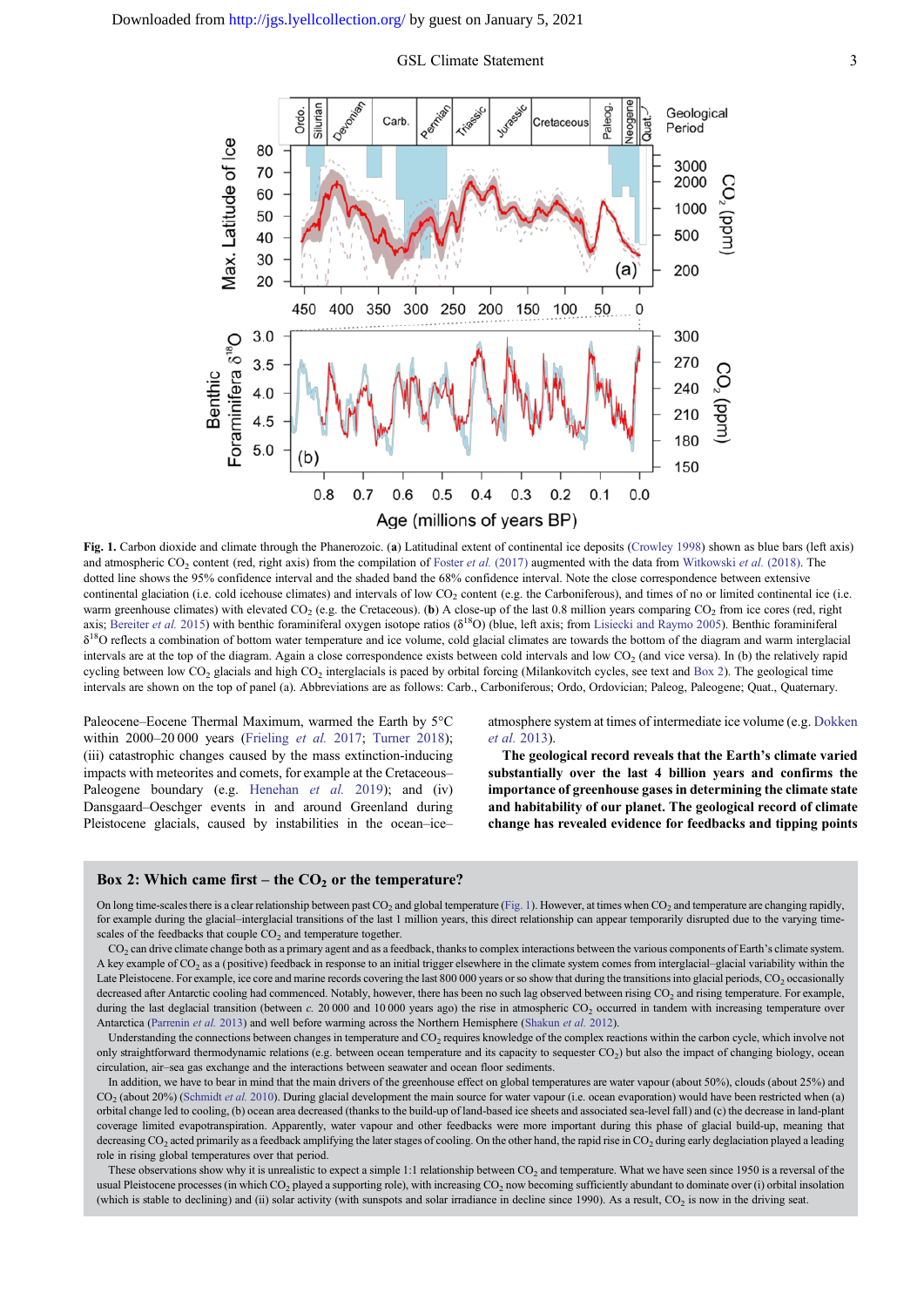in the climate system when gradual forcing can cause abrupt and sometimes irreversible changes. Geology also records the trends in evolution and anthropology that ran in parallel with climate change and may have been influenced by them. Examples include (i) the extinction of 96% of species at the Permian–Triassic boundary 252 million years ago [\(Benton](#page-9-0) [2018](#page-9-0)), (ii) the expansion of early Homo lineages out of Africa, as the climate became drier and less hospitable around 100 000– 50 000 years ago ([Tierney](#page-11-0) et al. 2017) and (iii) the emergence of human civilization during the Holocene, a relatively stable and warm interglacial phase within an overall icehouse state.

#### 2. Why has climate changed in the past?

Earth's climate system can be represented in its simplest form as a balance at the top of the atmosphere between the amount and distribution of incoming solar radiation and the outgoing longwave radiation emitted by the Earth–atmosphere system. The expression of this balance can be written in mathematical form as

$$
\sigma T_{\rm E}^4 = \frac{1}{4} F_{\rm s} (1 - A), \tag{1}
$$

where  $\sigma$  is the Stefan–Boltzmann constant  $(5.67 \times 10^{-8} \text{ W m}^{-2} \text{ K}^{-4})$ ,  $T<sub>E</sub>$  is Earth's 'effective temperature' (the temperature at which radiative equilibrium is achieved assuming the Earth acts like a blackbody),  $F_s$  is the total solar irradiance (currently 1361 W m<sup>-2</sup>), and A is Earth's average planetary albedo (the fraction of incoming radiation scattered or reflected back into space, currently 0.29) [\(Trenberth and Fasullo](#page-11-0) [2012\)](#page-11-0).

If equation (1) is rearranged to solve for the Earth's effective temperature, and the quantitative values above are inserted into the equation, then

$$
T_{\rm E} = \left[\frac{F_{\rm s}(1-A)}{4\sigma}\right]^{1/4} = 255{\rm K} \, (-18\,^{\circ}{\rm C}).\tag{2}
$$

Thus, the simplest Earth's climate model predicts an effective temperature of –18°C (i.e. Earth's surface would be entirely frozen). Given that the Earth's average surface temperature was about +14°C prior to industrialization, something is needed to explain this discrepancy. The difference is due to the greenhouse gases, primarily water vapour and  $CO<sub>2</sub>$ . Because of their multi-atomic nature, greenhouse gases are able to absorb and re-emit longwave radiation within the atmosphere, leading to atmospheric heating [\(Lacis](#page-10-0) et al. 2010). Water vapour cycles through the hydrological cycle so quickly that its concentration in the atmosphere is primarily controlled by temperature, which drives evaporation. We focus on  $CO<sub>2</sub>$  because water vapour therefore acts as a feedback to changing CO<sub>2</sub> and is not able to drive climate change itself ([Lacis](#page-10-0) et al. 2010).

The Earth's energy budget has changed over geological time and at multiple time-scales. Over billions of years, the total solar irradiance  $F_s$  has changed as the conversion of hydrogen to helium in the Sun's core has produced a hotter, brighter Sun [\(Gough 1981](#page-10-0)). However, even with less solar irradiance 4 billion years ago during the 'Faint Young Sun', liquid (not frozen) water was still present on Earth and climate has generally been warmer than at present (Section 1) [\(Sagan and Mullen 1972\)](#page-11-0). On the early Earth, an enhanced greenhouse effect is proposed to have compensated for this reduced solar forcing, driven by higher  $CO<sub>2</sub>$  and/or methane before 2.5 billion years ago ([Ramstein 2011](#page-11-0)). Since then, increasing solar irradiance has been accompanied by an overall long-term decrease in  $CO<sub>2</sub>$  and methane, with variability on shorter timescales. This reduction in greenhouse gas concentrations was caused by the silicate-weathering feedback (e.g. carbon dioxide is removed from the atmosphere by absorption in falling rain, forming weak carbonic acid and accelerating the weathering of silicate rocks) and biological evolution (e.g. the growth of plant biomass on Earth has

removed carbon dioxide from the atmosphere and increased atmospheric oxygen concentrations (e.g. [Berner and Kothavala](#page-9-0) [2001](#page-9-0); [Kasting 2004](#page-10-0); [Ramstein 2011](#page-11-0); [Foster](#page-10-0) et al. 2017).

Over millions of years, climate has changed in response to plate tectonics, biological evolution and the impact of carbon cycling on  $CO<sub>2</sub>$  ([Fig. 1\)](#page-2-0). Intervals of high  $CO<sub>2</sub>$  likely reflect times of higher volcanic inputs of this gas in response to tectonic changes (e.g. [Mills](#page-11-0) [et al.](#page-11-0) 2017). Silicate weathering is another important component of the geochemical carbon cycle, which removes  $CO<sub>2</sub>$  from the atmosphere [\(Raymo and Ruddiman 1992](#page-11-0); Joshi [et al.](#page-10-0) 2019). Changes in ocean carbonate chemistry, evident from the depth of calcite preservation in the deep sea, also influence  $CO<sub>2</sub>$  concentrations. The deposition and weathering of evaporite minerals is another driver of atmospheric  $CO<sub>2</sub>$  concentrations, through its influence on carbonate sedimentation [\(Shields and Mills 2020\)](#page-11-0). The evolution of the terrestrial biosphere has also been particularly important in the carbon cycle (e.g. [Berner and Kothavala 2001;](#page-9-0) [Foster](#page-10-0) *et al.* 2017), as shown by the following two examples. First, the increased use of  $CO<sub>2</sub>$  by evolving land plants during the Ordovician has been linked to reduced atmospheric  $CO<sub>2</sub>$ , cooling and glaciation [\(Lenton](#page-10-0) et al. 2012). Second, the evolution of trees and leaves during the Devonian, with progressive forest development, could have reduced atmospheric  $CO<sub>2</sub>$ , leading to the Carboniferous glaciation [\(Beerling 2007\)](#page-9-0). The entrapment of the remains of tropical forests in swamps as Gondwana and Laurasia came together, a process that led to the formation of the world's major coal deposits, further contributed to the decline in atmospheric CO<sub>2</sub> during the aptly named Carboniferous Period.

Over the last 40 million years, four phases of increasing glaciation have been linked to decreasing atmospheric  $CO<sub>2</sub>$ : glaciation in Antarctica in the earliest Oligocene and the middle Miocene [\(Pearson](#page-11-0) et al. [2009;](#page-11-0) [Pagani](#page-11-0) et al. 2011; [Foster](#page-10-0) et al. 2012) and the appearance of Northern Hemispheric ice sheets in the late Pliocene [\(Martinez-](#page-11-0)Boti [et al.](#page-11-0) 2015) and mid Pleistocene (Chalk [et al.](#page-9-0) 2017). Superimposed on these long-term drivers of climate are variations that reflect changes in the distribution of incoming solar radiation, driven by Milankovitch cycles, and amplified by climate feedbacks including the greenhouse effect ([Box 2](#page-2-0)). For example, a series of hyperthermals during the Paleocene and Eocene were paced by the approximate 100 000-year changes in the eccentricity of Earth's orbit and the release of  $CO<sub>2</sub>$  to the atmosphere from a changing ocean circulation [\(Sexton](#page-11-0) et al. 2011). Antarctic ice-sheet advances and retreats have also been linked to Earth's orbital cycles (e.g. [Naish](#page-11-0) et al. [2001;](#page-11-0) [Galeotti](#page-10-0) et al. 2016; [Liebrand](#page-11-0) et al. 2017). In the Pleistocene, feedbacks from ice albedo and carbon storage in the deep ocean amplified and modulated the initial pacing of regional and global climate changes by orbital forcing of incoming solar radiation (e.g. [Yin 2013](#page-12-0); [Martinez-Boti](#page-11-0) et al. 2015; Lear et al. [2016\)](#page-10-0).

Volcanic eruptions contribute greenhouse gases and also affect the amount of sunlight reaching Earth through the emission of particles into the atmosphere. Plateau basalt eruptions in Large Igneous Provinces have been responsible for temporary cooling caused by opaque ash clouds, and longer-term warming due to the emission of  $CO<sub>2</sub>$  ([Kidder and Worsley 2010](#page-10-0)). For example, the volcanic eruptions of the North Atlantic Igneous Province were coincident with the Paleocene–Eocene Thermal Maximum 56 million years ago. At this time, volcanic emissions dramatically increased atmospheric  $CO<sub>2</sub>$  concentrations over less than 20 000 years. The resulting warming of about 5°C was sustained for about 150 000 years until  $CO<sub>2</sub>$  concentrations gradually declined (Section 3; [Zachos](#page-12-0) et al. 2001; Sluijs [et al.](#page-11-0) 2007). Large eruptions by individual volcanoes can also inject particles into the stratosphere, causing temporary cooling for up to 5–10 years (Sigl [et al.](#page-11-0) 2015). Although climatically important in the past and on geological timescales, volcanic activity on land and in the ocean provides only a fraction of  $CO_2$  globally – 135 times less than all human emissions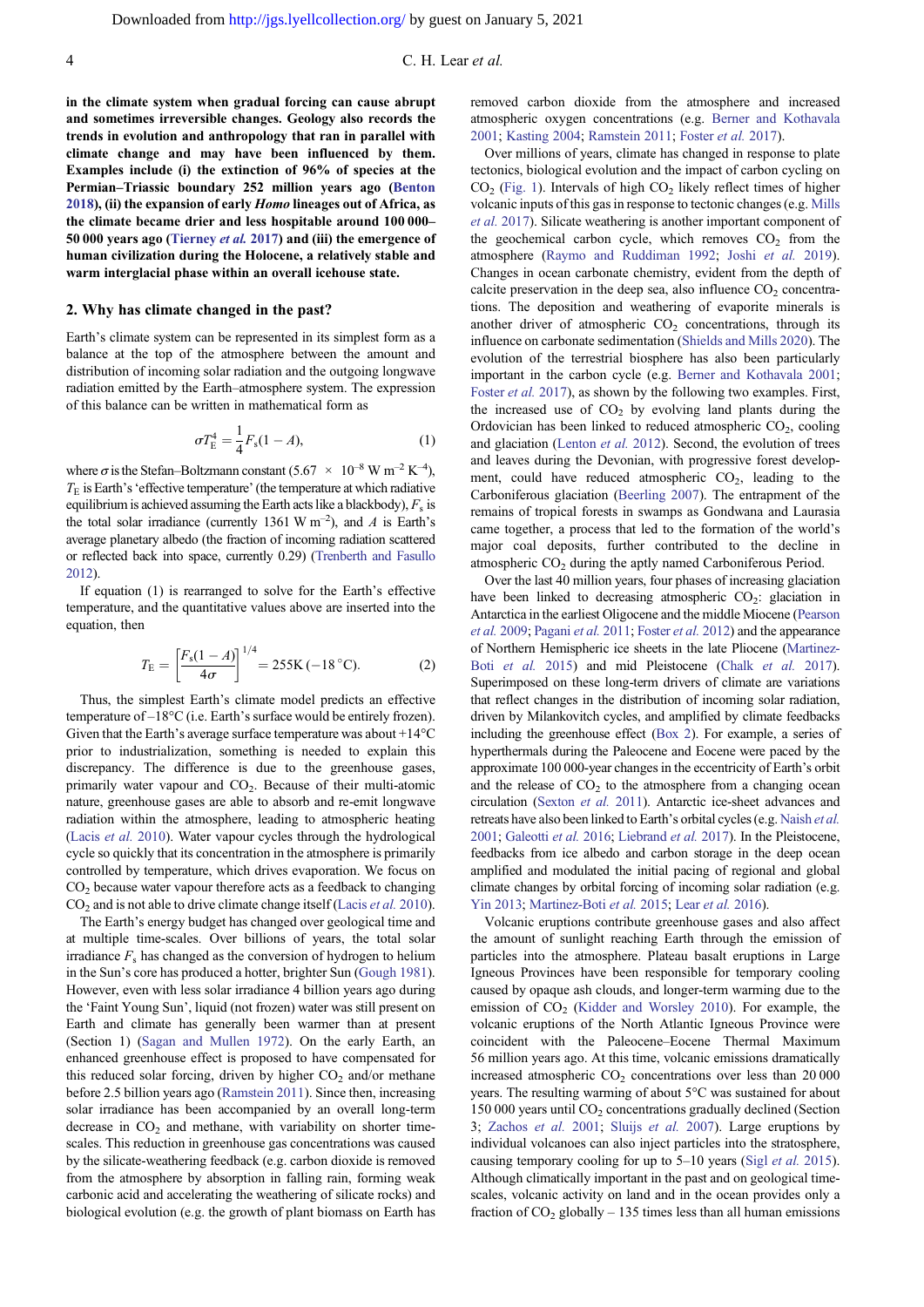(in 2010) and about as much annually as all human activities in Florida ([Gerlach 2011](#page-10-0)).

Climate change on decadal to centennial time-scales is well recorded in tree rings, corals, bivalves, marine and lake sediments, cave deposits such as stalactites, ice cores, borehole temperatures, glacier fluctuations and early documentary evidence from cultural archives. These records reveal the overwhelming importance of greenhouse forcing and stochastic climate variability in controlling the short-term climate anomalies of the recent past (the last 2000 years, referred to as the Common Era). The Common Era geological record reveals that climate anomalies of significance have occurred on multi-decadal time-scales in the recent past, chiefly the Little Ice Age (LIA; [Matthews and Briffa 2005\)](#page-11-0), Medieval Climate Anomaly (MCA; [Bradley](#page-9-0) et al. 2003), the Dark Ages Cold Period (DACP; [Helama](#page-10-0) et al. 2017) and the Roman Warm Period (RWP; [Ljungqvist](#page-11-0) [2010\)](#page-11-0). These globally asynchronous anomalies were forced by a combination of solar and volcanic changes, stochastic variability in the Earth's climate system and associated feedbacks [\(Mann](#page-11-0) et al. [2009\)](#page-11-0). Common Era climate anomalies, occurring before the period of human enhancement of the greenhouse effect, are characterized by a lack of global coherence [\(Neukom](#page-11-0) et al. 2019). Within the Common Era, volcanic and solar climate forcing has, at no point, been strong enough to produce globally synchronous extremes of temperature at multi-year time-scales. Human-induced changes to the Earth's atmosphere have, in the twentieth and twenty-first centuries caused spatially consistent warming not seen at any other point in the last 2000 years ([Neukom](#page-11-0) et al 2019).

Within the geological record, several key drivers of climate change can be identified that operate over a range of time-scales. These rarely occur in isolation because the Earth system contains many feedback processes that dampen or amplify climate change. Throughout geological history, atmospheric  $CO<sub>2</sub>$  has acted as both a driver of – and feedback to – global climate change. For example, the glacial–interglacial cycles of the Pleistocene are paced by subtle changes in planetary orbits, but the magnitude of these climate transitions were sensitive to changes in atmospheric  $CO<sub>2</sub>$  concentrations. The concentration of atmospheric  $CO<sub>2</sub>$  is now at its highest level in at least the past 3 million years, indicating that our present situation has geological analogues. Thus, geology offers a powerful opportunity to understand complex feedback processes and predict how the climate system may respond in the future.

#### 3. Is our current warming unusual?

Given the record of past climate change (Section 1), the magnitude of recent observed climate change is not unusual. But how does the rate of forcing provided by human-influenced greenhouses gases such as  $CO<sub>2</sub>$  compare with that observed in the geological record? Here, we describe five examples of rapid geological climate events.

(i) At the Cretaceous–Paleogene boundary: 66 million years ago, a meteorite about 11 km in diameter hit the Earth on the northern boundary of what is now Mexico's Yucatan Peninsula [\(Alvarez](#page-9-0) et al. [1980](#page-9-0); [Hildebrand](#page-10-0) et al. 1991). A world-wide clay layer rich in iridium (which is otherwise rare on Earth) attests to the immediate global impact of the collision [\(Alvarez](#page-9-0) et al. 1980; [Schulte](#page-11-0) et al. [2010\)](#page-11-0). Instantaneous conversion of sediments and meteorite fragments to a stratospheric dust veil cooled the Earth for at least a decade, whereas vaporization of marine carbonates injected  $CO<sub>2</sub>$ into the atmosphere and warmed the world for some 100 000 years after the dust had gone [\(Schulte](#page-11-0) et al. 2010; [Renne](#page-11-0) et al. 2013; [MacLeod](#page-11-0) et al. 2018; [Henehan](#page-10-0) et al. 2019). The impact caused the world-wide extinction of non-bird-like dinosaurs on land and ammonites in the ocean, among others. Extinction of most calcareous plankton reduced photosynthesis, helping to keep  $CO<sub>2</sub>$ in the atmosphere ([Hay 2013\)](#page-10-0). The plateau basalt eruptions of India's Deccan Traps straddle the Cretaceous–Paleogene boundary, but their major  $CO<sub>2</sub>$  outgassing ended prior to the mass extinction (Hull [et al.](#page-10-0) 2020).

(ii) At the Paleocene–Eocene boundary: 56 million years ago, several billion metric tonnes of carbon were injected into the atmosphere in less than 20 000 years [\(Gutjahr](#page-10-0) et al. 2017). The event appears to have been driven, at least in part, by eruptions of the North Atlantic Igneous Province where  $CO<sub>2</sub>$  was supplied by volcanic eruptions and metamorphism of organic-rich sediments. The increased greenhouse effect caused a geologically rapid warming event (the Paleocene–Eocene Thermal Maximum) in which temperatures rose by about 5–6°C globally and by as much as 8°C at the poles ([Zachos](#page-12-0) et al. 2001, [2008;](#page-12-0) [Sluijs](#page-11-0) et al. 2007; [Jaramillo](#page-10-0) et al. [2010](#page-10-0)). The warming was accompanied by ocean acidification, ocean deoxygenation, about 12–15 m of sea-level rise, major changes in terrestrial biota and the hydrological cycle, and one of the largest extinctions of deep-sea seafloor-dwelling organisms of the past 90 million years. At its peak rate, carbon was added to the atmosphere at around 0.6 billion tons of carbon per year ([Gingerich](#page-10-0) [2019](#page-10-0)). It is important to note this is an order of magnitude less than the current rate of carbon emissions, of about 10 billion tons of carbon per year [\(Turner 2018;](#page-11-0) [Gingerich 2019](#page-10-0)). The Earth system took between 100 000 and 200 000 years to recover, as organic carbon feedbacks and chemical weathering of silicate minerals slowly removed  $CO<sub>2</sub>$  from the atmosphere [\(Foster](#page-10-0) *et al.* 2018).

(iii) The Eocene–Oligocene Climate Transition: 34 million years ago is also known as Earth's latest greenhouse–icehouse transition, marking the rapid expansion of the Antarctic ice sheet following a gradual cooling of global climate. Small changes in the balance between volcanic  $CO<sub>2</sub>$  emissions and chemical weathering rates had led to a slow decline in atmospheric  $CO<sub>2</sub>$  concentrations, from about 1000–1500 ppm at 50 million years ago to about 400–900 ppm by 34 million years ago ([Pearson](#page-11-0) et al. 2009; [Beerling and Royer 2011](#page-9-0); [Pagani](#page-11-0) et al. 2011; [Anagnostou](#page-9-0) et al. 2016). This reduction in  $CO<sub>2</sub>$ concentrations led to a gradual global cooling of about 4–7°C in the tropics, with an amplified response at high latitude ([Zachos](#page-12-0) et al. [2008;](#page-12-0) [Kent and Muttoni 2013;](#page-10-0) [Froehlich and Misra 2014;](#page-10-0) [Inglis](#page-10-0) [et al.](#page-10-0) 2015; [Cramwinckel](#page-9-0) et al. 2018). Although it used to be thought that Antarctic cooling resulted from its physical isolation by the Antarctic Circumpolar Current [\(Kennett 1977](#page-10-0)), geological evidence from the Southern Ocean suggests that the current did not fully develop until much later, during the Oligocene or Miocene ([Pfuhl and McCave 2005;](#page-11-0) [Dalziel](#page-9-0) et al. 2013). It is now thought that the cooling climate through the Eocene eventually came close to Antarctica's threshold for glaciation, with ocean circulation changes perhaps having a secondary influence, and a spate of cool summers driven by orbital parameters determining the exact timing of the glaciation ([Coxall](#page-9-0) et al. 2005, [2018\)](#page-9-0). Once glaciation began, a set of positive feedbacks (increasing albedo and cooling of the elevated ice surface) caused rapid ice-sheet growth in two steps around 40 000 years each in duration and a sea-level fall of several tens of metres ([DeConto and Pollard 2003](#page-9-0); Lear et al. [2008;](#page-10-0) [Gulick](#page-10-0) et al. [2017\)](#page-10-0). The establishment of the Antarctic ice sheet in less than 0.5 million years following a gradual cooling over 15 million years is a classic example of a tipping point in the climate system ([DeConto](#page-9-0) [and Pollard 2003](#page-9-0); [Francis](#page-10-0) et al. 2008).

(iv) During the last deglaciation: (20 000 to 11 700 years ago), CO2 concentrations measured in bubbles of ancient air from Antarctic ice were tightly coupled to Antarctic air temperatures [\(Parrenin](#page-11-0) et al. [2013](#page-11-0); [Beeman](#page-9-0) et al. 2019) [\(Box 2\)](#page-2-0). The deglaciation was driven by increasing Northern Hemisphere insolation;  $CO<sub>2</sub>$  supplied by the warming and de-stratifying ocean provided an important positive feedback [\(Shakun](#page-11-0) et al. 2012). The concentration of atmospheric  $CO<sub>2</sub>$ rose from 190 to 280 ppm (an average rate of c. 0.01 ppm  $a^{-1}$  but including centennial changes of c. 0.1 ppm  $a^{-1}$  [\(Marcott](#page-11-0) et al. 2014)). Again, it should be stressed that this is far slower than the modern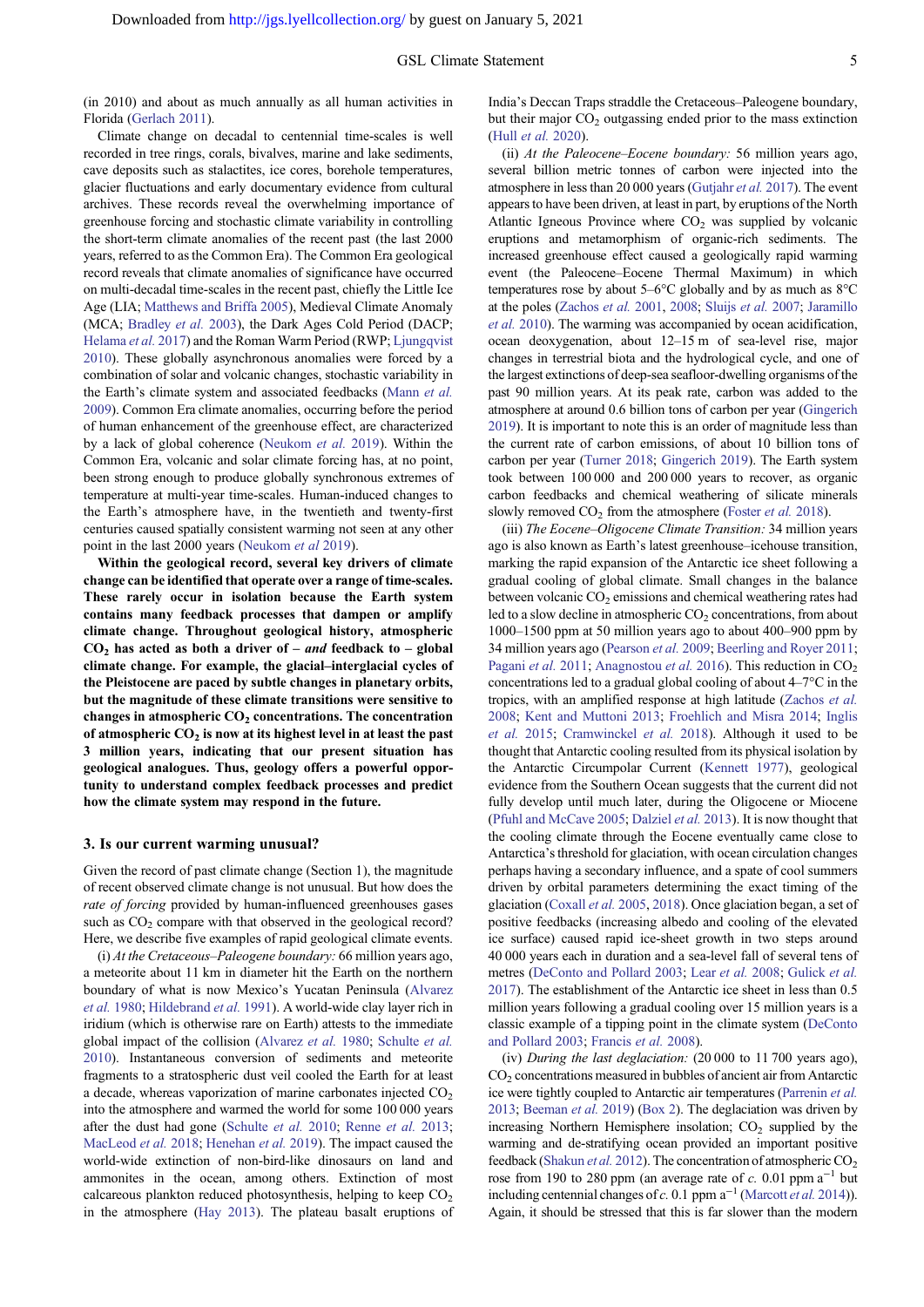<span id="page-5-0"></span>6 C. H. Lear et al.

| <b>Table 1.</b> Rates of change of $CO2$ concentration, temperature and sea-level for |  |
|---------------------------------------------------------------------------------------|--|
| the Dansgaard–Oeschger Events, the last deglaciation and the present day              |  |

|                                             | Maximum rate<br>of $CO2$ change<br>$(ppm a^{-1})$ | Maximum rate of<br>temperature<br>change ( $^{\circ}$ C a <sup>-1</sup> ) | Maximum rate<br>of sea-level<br>change<br>$(mm a^{-1})$ |
|---------------------------------------------|---------------------------------------------------|---------------------------------------------------------------------------|---------------------------------------------------------|
| Millennial change<br>during last<br>glacial | 0.008                                             | $0.32$ (regional $-$<br>Greenland)                                        |                                                         |
| Last deglaciation<br>Present day            | $c. 0.01 - 0.1$<br>>2                             | $c. 0.002$ (global)<br>$0.018$ (global)                                   | c.50<br>>3                                              |

Maximum rates of change for Dansgaard–Oeschger Events and the last deglaciation are measured over decades or centuries, but are expressed here as annual rates to facilitate comparison with present-day change

anthropogenic rate of more than  $2$  ppm  $a^{-1}$ . At the same time, Antarctic temperature increased by 9°C with the fastest warming between 12 700 and 11 700 years ago, at a rate of about  $0.004$  °C a<sup>-1</sup>. As the global change in temperature during the deglaciation was about 4–6°C [\(Shakun](#page-11-0) et al. 2012; [Tierney](#page-11-0) et al. 2020), the global rate of warming was roughly half that of Antarctica, substantially slower than the present rate of global temperature change of  $0.018$ °C a<sup>-1</sup> (based on 1970–2020 data) (Table 1). Between 20 000 and 7000 years ago, melting continental ice caused sea-level to rise 130 m at an average rate of about 10 mm  $a^{-1}$  [\(IPCC 2013;](#page-10-0) [Clark](#page-9-0) *et al.* 2016), but reached about 50 mm a−<sup>1</sup> during Meltwater Pulse 1A (14 650– 14 300 years ago), a brief period of exceptionally rapid loss of ice [\(Deschamps](#page-9-0) et al. 2012; [IPCC 2013](#page-10-0)). These rates are much higher than the current rate of rise of 3.6 mm  $a^{-1}$  for 2006–15 [\(IPCC 2019\)](#page-10-0), but the average is close to the maximum forecast rate of 10–20 mm a−<sup>1</sup> at 2100 [\(IPCC 2019](#page-10-0)). These rapid rates of sea-level rise show that ice melt can respond rapidly to changes in the Earth system driven by small rises of  $CO<sub>2</sub>$  and temperature.

(v) Aside from the Cretaceous–Paleogene boundary, the fastest climate changes in the geological record are those of the Dansgaard–Oeschger (D–O) Events recorded in Greenland ice cores, where abrupt rises in regional temperatures of up to 16°C took place within a few decades (a rate of up to  $0.32^{\circ}$ C a<sup>-1</sup>) ([Masson-](#page-11-0)[Delmotte](#page-11-0) et al. 2012; [IPCC 2013](#page-10-0)), remained stable for 500–1000 years, then cooled ([Steffensen](#page-11-0) et al. 2008). D–O events occurred during periods of intermediate ice cover when climate stability was weakest. The D–O cooling phases occurred at the same time as weak rises in temperature of about 1.2°C over 2500 years in Antarctica (a rate of 0.0005 $^{\circ}$ C a<sup>-1</sup>), associated with rises in CO<sub>2</sub> of about 20 ppm (a rate of  $0.008$  ppm  $a^{-1}$ ) [\(Ahn and Brook 2007](#page-9-0)). D–O events, and their Antarctic counterparts, followed a cycle of about 1000–5000 years, driven by natural oscillations within the Atlantic Meridional Overturning Circulation ([Broecker 2001\)](#page-9-0). The fast warming of D–O events represents a regional tipping-point response in the climate system.

The geological record provides us with evidence of rapid, naturally occurring climate change. However, in terms of globalscale events, in the entire geological record, only the instantaneous Cretaceous–Paleogene meteorite impact event occurred more rapidly than the current human-induced global warming. A particular strength of palaeoclimate research is the identification of feedbacks and linkages between different parts of the climate system, which are important for understanding the future response of our planet to anthropogenic  $CO<sub>2</sub>$  emissions.

## 4. What does the geological record indicate about global v. regional change?

Although  $CO<sub>2</sub>$  emissions occur locally, the Earth's atmosphere mixes them relatively quickly and thoroughly. Thus, local emissions

of CO2 lead to global changes in climate. Through the different feedback systems outlined above (Sections 2), global climate change is then translated into regional climate changes, which are the conditions directly experienced by different communities across the world. Furthermore, some regions play a powerful role in creating feedbacks or tipping points in the climate system, which can, in turn, have global impacts. Palaeoclimate records have been used to gain critical insights into these processes. For example, during the Pleistocene, cycles of ice-sheet advance and retreat led to larger temperature changes in the polar regions than in the tropics [\(Brigham-Grette](#page-9-0) et al. 2013), in part due to changes in the reflection of incoming solar radiation by the changing extent of ice. This sensitivity to albedo is one cause of *polar amplification*, the increased signal of global warming in the polar regions compared with the tropics [\(CAPE-Last Interglacial Project Members 2006](#page-9-0)). The geological record shows that polar amplification also occurs in ice-free climates, driven by other atmospheric processes [\(Cramwinckel](#page-9-0) et al. 2018). Understanding polar amplification is critical for predicting future changes to Arctic sea ice and stability of carbon stored in high-latitude permafrost.

Regional seasonal weather patterns can also be imprinted in the geological record, including the West African and Indian Monsoons, which are crucial for the socio-economic stability and food and water security of billions of people ([Dilley](#page-9-0) et al. 2005; [Turner and Annamalai 2012\)](#page-11-0). The geological record shows a dynamic history of these monsoon systems, caused by changes in orbital parameters and feedbacks in the climate system that are the subject of ongoing research [\(Gebregiorgis](#page-10-0) et al. 2018; [Pausata](#page-11-0) et al. [2020](#page-11-0); [Williams](#page-12-0) et al. 2020). Palaeoclimate studies also indicate that past changes in the Indian and West Africa Monsoons may have triggered abrupt events in other regions ('induced tipping') and may have had a domino effect impacting climates in areas as far away as the Arctic [\(Nilsson-Kerr](#page-11-0) et al. 2019; [Pausata](#page-11-0) et al. 2020).

One of the most important climatic phenomena on our planet is the El Niño–Southern Oscillation (ENSO), which influences flooding, droughts, food supplies and wildfires across the world. ENSO is an oscillation in atmospheric-pressure patterns and seasurface temperatures that brings alternating warmth and rainfall variations mainly in and around the tropical Pacific, but with connections to the mid-latitudes, and represents the largest source of year-to-year global climate variability. Palaeoclimate proxies have been used to reconstruct ENSO variability over the past 7000 years, providing empirical support for recent climate-model projections, indicating an intensification of ENSO associated with anthropogenic global warming ([Grothe](#page-10-0) et al. 2019).

For the future, many of the regional patterns that we see in the geological record are predicted to continue. As human-induced warming continues, changes at the poles will be larger than elsewhere, and summer sea ice is predicted to eventually disappear from most of the Arctic, as was the case during the Pliocene c. 3 million years ago. The ENSO may intensify, influencing the frequency of droughts and flooding in many areas.

## 5. When Earth's temperature changed in the past, what were the impacts?

The geological record also contains evidence of the wider impacts of climate change, which have relevance for humans, including changes to the hydrological cycle, ecosystems, ocean oxygen levels and pH, glaciers and ice sheets, and sea-level. Here we give some examples of past changes in precipitation, sea-level and ecosystems that accompanied past changes in climate.

The warming at the Paleocene–Eocene Thermal Maximum (Section 3) was associated with dramatic re-organization of the global hydrological cycle, more episodic rainfall (especially in arid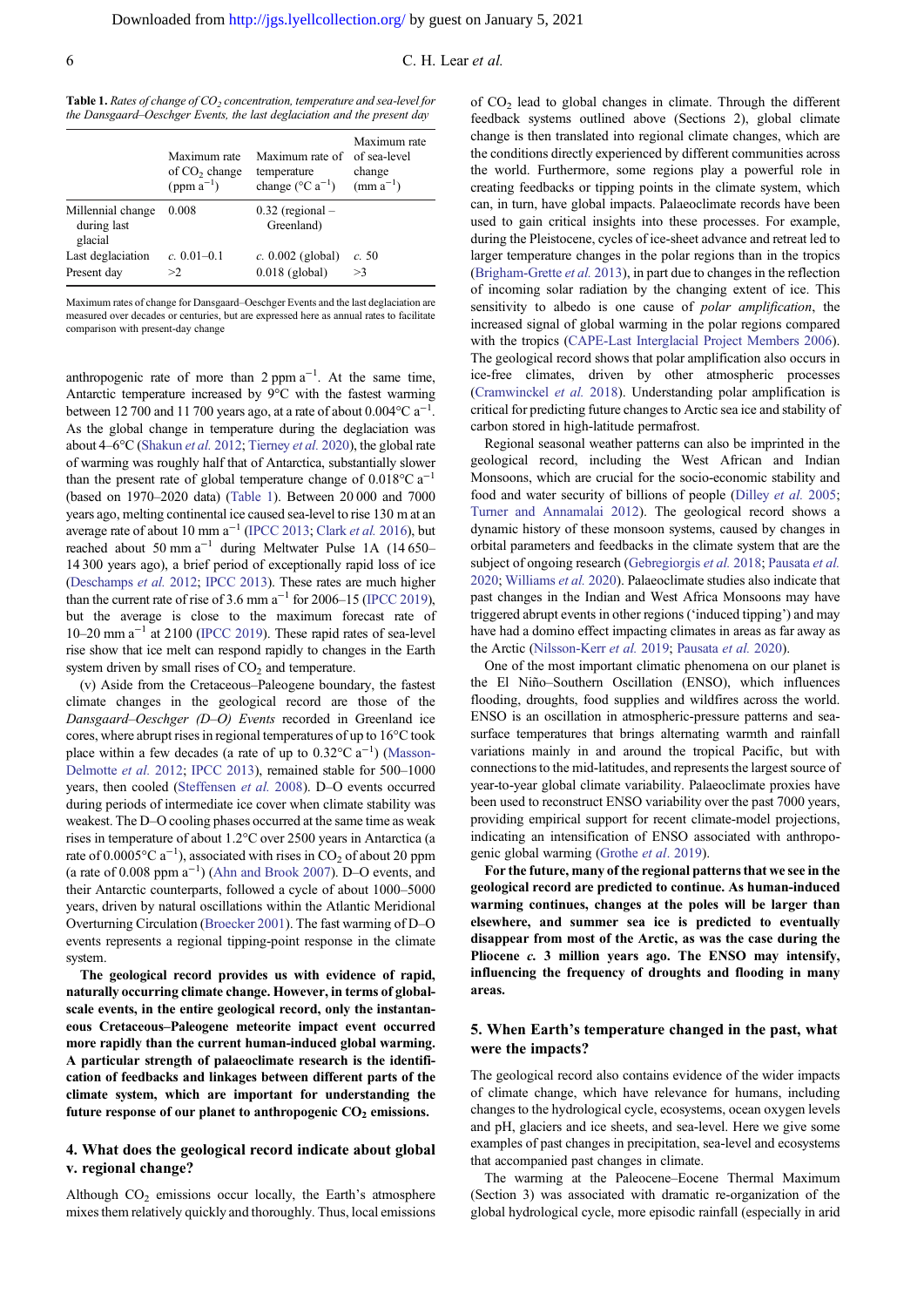regions), re-organization of fluvial systems and increased export of sediments to marginal marine locations ([Schmitz and Pujalte 2007\)](#page-11-0). On more recent glacial–interglacial time-scales, astronomical forcing of temperature appears to have a strong impact on the strength of monsoon systems via expansion of the Intertropical Convergence Zone (ITCZ) during warm periods and its contraction during cold periods. A dramatic change in the mid-Holocene is provided by the Saharan humid period, when lakes and grasses supported a flourishing trans-Saharan ecosystem [\(deMenocal and](#page-9-0) [Tierney 2012\)](#page-9-0). About 5000 years ago, the Northern Hemisphere cooled as insolation declined, and the Saharan region became a desert as the northern boundary of the ITCZ moved towards the equator ([deMenocal and Tierney 2012\)](#page-9-0). Overall, palaeoclimate records provide empirical support for projections of a globally enhanced but regionally uncertain hydrological cycle, resulting in both flooding and drought across the world.

The geological record shows changes in sea-level over the past 35 million years that were largely caused by changes in global ice volume as continental ice sheets waxed and waned. The largest changes in ice volume occurred in response to changing concentrations of atmospheric  $CO<sub>2</sub>$ . For example, sea-level fell several tens of metres as the Antarctic ice sheet formed, starting about 34 million years ago at the Eocene–Oligocene Climate Transition, once a longterm decline in atmospheric  $CO<sub>2</sub>$  concentration reached a glaciation tipping point ([Lear and Lunt 2016\)](#page-10-0) (Section 3). During the Pliocene (about 3 million years ago),  $CO<sub>2</sub>$  concentrations were similar to modern levels (about 400 ppm), much of East Antarctica was covered by an ice sheet, but one smaller than that of today, and sealevels were 6–20 m higher than they are now ([Miller](#page-11-0) et al. 2012; [Dumitru](#page-10-0) et al. 2019). Extensive Northern Hemisphere glaciation began 2.7 million years ago, as  $CO<sub>2</sub>$  concentrations declined further and the global climate cooled. During the coldest intervals of the Pleistocene, enormous ice sheets covered much of North America, Britain, Scandinavia and parts of the Siberian coast, and sea-level was at times 135 m lower than today [\(Lambeck](#page-10-0) et al. 2014). Orbital cycles were responsible for the timing of the growth and decay of these major Northern Hemispheric ice sheets, but the magnitude of change was strongly amplified by the roughly 100 ppm glacial– interglacial  $CO<sub>2</sub>$  changes recorded in ice cores. As the major Northern Hemispheric ice sheets retreated following the Last Glacial Maximum, sea-level rose about 1 m per century for about 100 centuries. However, this sea-level rise was not uniform; pulses of ice-sheet collapse caused some intervals of extremely rapid sealevel rise (e.g. about 5 m per century, equivalent to 50 mm  $a^{-1}$ ) ([Table 1\)](#page-5-0)) ([Deschamps](#page-9-0) et al. 2012). Such abrupt geological events highlight the non-linear response of ice sheets to warming; contributions to sea-level are highly dependent on ice–ocean interactions and individual ice-sheet behaviour. Today, sea-levels are rising nearly  $4 \text{ mm a}^{-1}$ , and this rate is accelerating due to increasing ice loss from glaciers and ice sheets ([Oppenheimer](#page-11-0) et al. [2019\)](#page-11-0). Due to the prolonged response time of ice sheets, we are already committed to future substantial sea-level rise resulting from historical CO<sub>2</sub> emissions and their associated warming. The geological record is also consistent with predictions that the longterm magnitude and rate of future sea-level rise will be highly sensitive to future  $CO<sub>2</sub>$  emission scenarios.

In addition to its impact on Earth's climate,  $CO<sub>2</sub>$  concentration has a direct impact on the Earth system and especially on its biota. The rapid emission of  $CO<sub>2</sub>$  over time-scales shorter than 10 000 years inevitably leads to an acidification of seawater. Such an impact is clear from the carbonate-poor layers of the deep ocean during the Paleocene–Eocene Thermal Maximum, which were caused by ocean acidification resulting from rapid emissions of  $CO<sub>2</sub>$  to the atmosphere [\(Zachos](#page-12-0) et al. 2005). The geological record is consistent with experiments that suggest that the effect of ocean acidification on organisms depends on the degree of biological control of the organism over mineralization [\(Gibbs](#page-10-0) et al. 2006). Those organisms that exert least control suffer the most harm, which includes organisms with a vast range of ecological roles, including foraminifera, gastropods, molluscs and corals. Enhanced  $CO<sub>2</sub>$ concentrations also impacted marine and terrestrial photosynthesizers. Over the past 10 million years, the ability of land plants to process the  $CO<sub>2</sub>$  needed for growth (called C3 or C4) has changed from domination by C3 plants (most of the flowering plants) to a marked increase in C4 plants (many of them grasses) ([Tipple and](#page-11-0) [Pagani 2007](#page-11-0)). The physiology of C4 plants and their associated biochemistry mean that they can grow more efficiently than C3 plants at relatively low levels of  $CO<sub>2</sub>$ , consistent with the natural decline in  $CO<sub>2</sub>$  over the Cenozoic. This change was accompanied by a great expansion of savannahs, typically covered by grasses.

The geological record is consistent with predictions that the long-term magnitude and rate of future sea-level rise will be highly sensitive to future  $CO<sub>2</sub>$  emission scenarios and may include intervals of very rapid rise. It also provides empirical support for projections of a globally enhanced but regionally uncertain hydrological cycle, resulting in both flooding and drought and affecting water security across the world. Marine and terrestrial ecosystems will also be affected by climate change, with implications for global food supplies.

## 6. How does the geological record inform our quantification of climate sensitivity?

The Equilibrium Climate Sensitivity, or ECS, is a key metric that encapsulates the response of the entire Earth system into a single number. It is defined as the global mean surface temperature change, given a doubling of atmospheric  $CO<sub>2</sub>$ , once the system has reached equilibrium. Its value largely dictates the amount of warming the planet will experience for a given increase in greenhouse gas concentrations. It is a key input into many applications, including climate impacts assessments, and is used to inform government policy on climate change. As such, it is of great importance that the 'best-estimate' of ECS, and its uncertainty, are robustly constrained. ECS can be partly constrained by recent observations and through evaluating the strength of multiple Earth system feedback processes. However, key additional constraints come from measurements from the geological record.

The Earth's temperature response to an increase in  $CO<sub>2</sub>$  is determined by a complex range of feedbacks. Feedbacks acting over 10–100-year time-scales include water vapour, cloud cover, aerosols (including dust) and sea-ice/snow cover. Uncertainty in the strength of these fast-acting feedbacks creates uncertainty in the value of ECS. The [IPCC \(2014\)](#page-10-0) gave a 66% probability that the ECS value was between 1.5 and 4.5°C. On the longer time-scales more familiar to geologists (>1000 years), additional feedback processes, including the growth and decay of ice sheets, ocean circulation changes and vegetation dynamics, all add to the ECS. Therefore, information from geological record has led to the concept of 'Earth System Sensitivity' (ESS), which can be used to describe the response of the Earth system to a doubling of atmospheric  $CO<sub>2</sub>$ on time-scales of 10 000– 100 000 years (Lunt [et al.](#page-11-0) 2010; [Rohling](#page-11-0) et al. [2012](#page-11-0)), and which is complementary to ECS.

Because the geological record contains the results of numerous climate 'experiments' associated with changes in  $CO<sub>2</sub>$ , it provides an important means of estimating the value of ECS, contributing to our estimates of future warmth (e.g. [Goodwin](#page-10-0) et al. 2018). To estimate ECS from the geological record, quantitative paired records of atmospheric  $CO<sub>2</sub>$  and global temperature from proxies are needed ([Fig. 2](#page-7-0); [Box 1\)](#page-1-0). Taking account of the offset between ESS (which is recorded in the geological record) and ECS (which informs climate policy), many studies of the geological past have provided support to the canonical range for ECS of 1.5–4.5°C (e.g. [Skinner 2012](#page-11-0);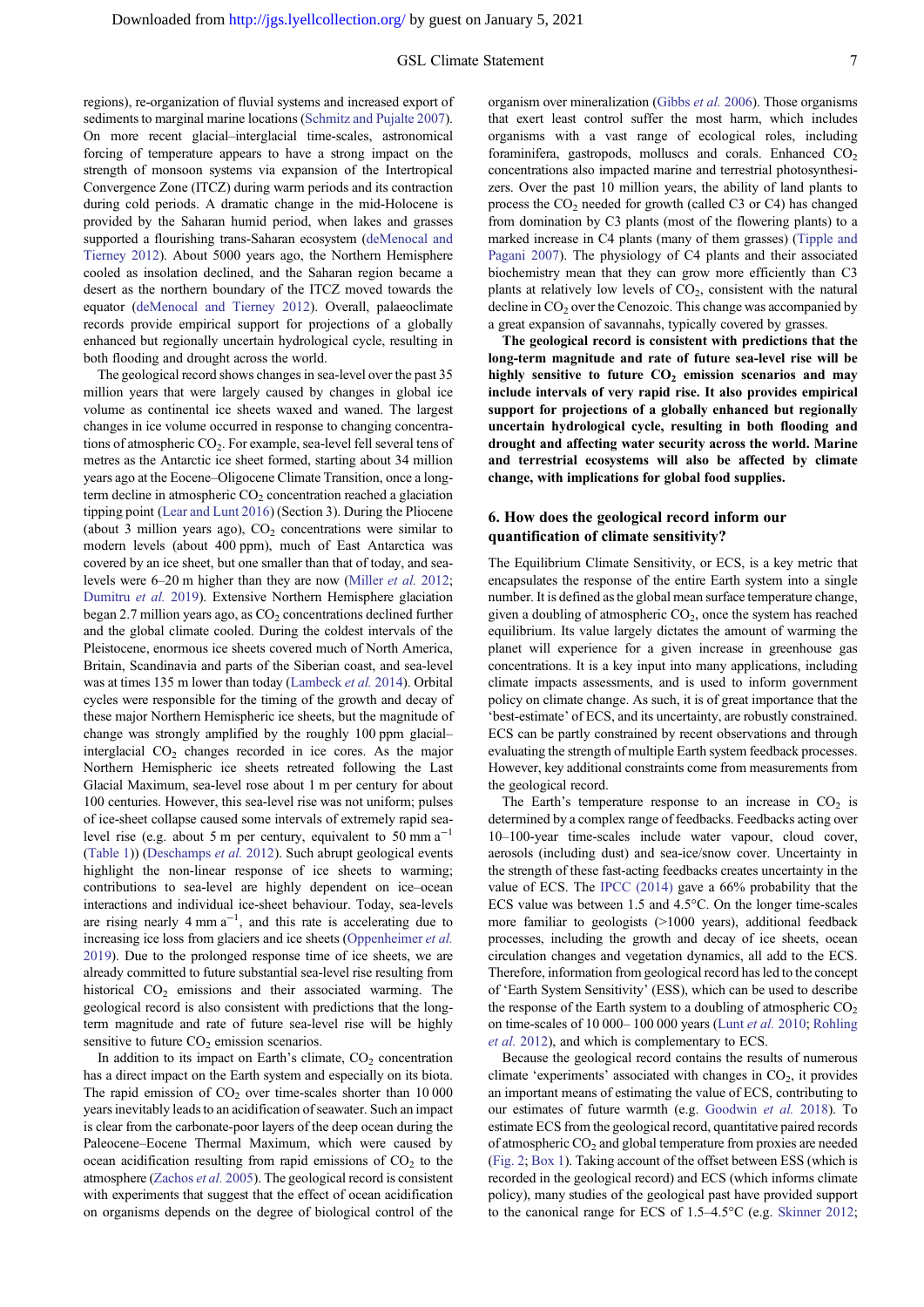<span id="page-7-0"></span>



Fig. 2. (a) The relationship between atmospheric  $CO_2$  concentration and global mean surface temperature (GMST) for five time intervals where both variables have been recently well constrained by geological data ([Anagnostou](#page-9-0) et al. 2020; [de la Vega](#page-9-0) et al. 2020; [Inglis](#page-10-0) et al. 2020; [Sherwood](#page-11-0) et al. 2020; [Tierney](#page-11-0) et al. 2020). Error bars reflect 68% confidence intervals and in some cases are smaller than the symbol. LGM, Last Glacial Maximum; EECO, Early Eocene Climatic Optimum; PETM, Paleocene–Eocene Thermal Maximum. (b) The relationship between radiative forcing (ΔR in W m<sup>-2</sup>) and global mean surface temperature (ΔGMST) relative to pre-industrial values. Contours show equilibrium climate sensitivity from 1 to 10°C per CO<sub>2</sub> doubling, and the blue band shows the canonical IPCC range of Equilibrium Climate Sensitivity of 1.5 to 4.5 $^{\circ}$ C per CO<sub>2</sub> doubling. Note that data in panel (b) are corrected for slow feedbacks (see text) following the methods detailed in [Tierney](#page-11-0) et al. (2020) and Inglis et al. [\(2020\).](#page-10-0)

[Martinez-Boti](#page-11-0) et al 2015; [Anagnostou](#page-9-0) et al 2020; [Inglis](#page-10-0) et al 2020; [Tierney](#page-11-0) et al 2020; Fig. 2). Or, equivalently, our best estimates of past  $CO<sub>2</sub>$  change, and the canonical IPCC estimate of ECS, can explain the majority of the warming/cooling seen in the geological record. A recent study by the World Climate Research Program [\(Sherwood](#page-11-0) et al. 2020), which includes estimates from the geological record, has narrowed the uncertainty of ECS to between 2.6 and 3.9 $^{\circ}$ C, meaning that 'low' ECS (<2 $^{\circ}$ C per CO<sub>2</sub> doubling) is no longer consistent with our best modern and geological observations.

Overall, the geological record provides additional supporting evidence for the latest best-estimates of Equilibrium Climate Sensitivity and also allows us to estimate the importance of longterm feedbacks that are not straightforward to investigate using models or direct observations. With estimates of past radiative forcing and values of ECS between 2.6 and 3.9°C, we are able to explain the majority of the warming/cooling seen in the geological record. Through providing key constraints on ECS, the geological record is having an important input into policy decisions.

#### 7. Are there past climate analogues for the future?

To understand current and future climate change, we can also look at intervals in the past when climate was similar to or warmer than today. These intervals are referred to as 'analogues'. There is no such thing as a perfect past analogue for our current climate or that of the future because the continents were not in the same location as they are now, which affects patterns of atmospheric and ocean circulation. Nevertheless, examining the forcings and responses of past warm climates provides us with important information about regions and processes that are sensitive to global warming. The geological record also reveals environmental responses operating across a variety of time-scales, so that climate-system feedbacks operating at scales longer than centuries can be understood. Our insights into the relative importance of different forcings, and their environmental responses, have come from both geological data and climate simulations of these past warm climates.

Recent interglacials of the Pleistocene (including the Holocene) provide key information concerning natural climate variability in the geologically recent past, where configurations of oceans and continents and the height of mountain belts were more or less similar to today. The relative importance of greenhouse-gas forcing v. orbitally forced insolation on temperatures varies, however, and in turn influences other climate parameters, for example sea-ice extent. For the slightly warmer interglacials of the last 1 million years, there is a strong influence of orbitally forced insolation on the global, high-latitude and seasonal expressions of warmth ([Yin and](#page-12-0) [Berger 2012\)](#page-12-0), and warm interglacials can thus offer important regional analogues for a warmer-than-present climate. These intervals provide key information concerning natural past interglacial climate variability prior to the Industrial Revolution. The most recent interglacial witnessed warmth at both poles and provides a key window to ice-sheet and sea-level change [\(Dutton](#page-10-0) et al. 2015). For the future, when atmospheric  $CO<sub>2</sub>$  (and other greenhouse gas) levels are expected to continue to drive a temperature increase by perturbing Earth's radiative balance, we have to look further back in the past.

In the mid Pliocene (3.3–3.1 million years ago), atmospheric  $CO<sub>2</sub>$ concentrations ranged from 389 (–8 to +38) ppm to 331 (–11 to +13) ppm [\(de la Vega](#page-9-0) et al. 2020), which is higher than pre-industrial levels of about c. 280 ppm and slightly lower than modern levels (c. 407.4  $\pm$  0.1 ppm in 2018). Earth's continental configurations, land elevations and ocean bathymetry were all similar to today [\(Haywood](#page-10-0) et al. 2016). The Pliocene was characterized by several intervals in which orbital forcing was similar to that of modern times and so it offers us a close analogue to the climate under modern  $CO<sub>2</sub>$ concentrations ([McClymont](#page-11-0) et al. 2020). During this interval, global temperatures were similar to those predicted for the year 2100 (+2.6 to 4.8°C compared with pre-industrial) under a business-asusual scenario (i.e. with no attempt to mitigate emissions). Several lines of work suggest similarities between the model-predicted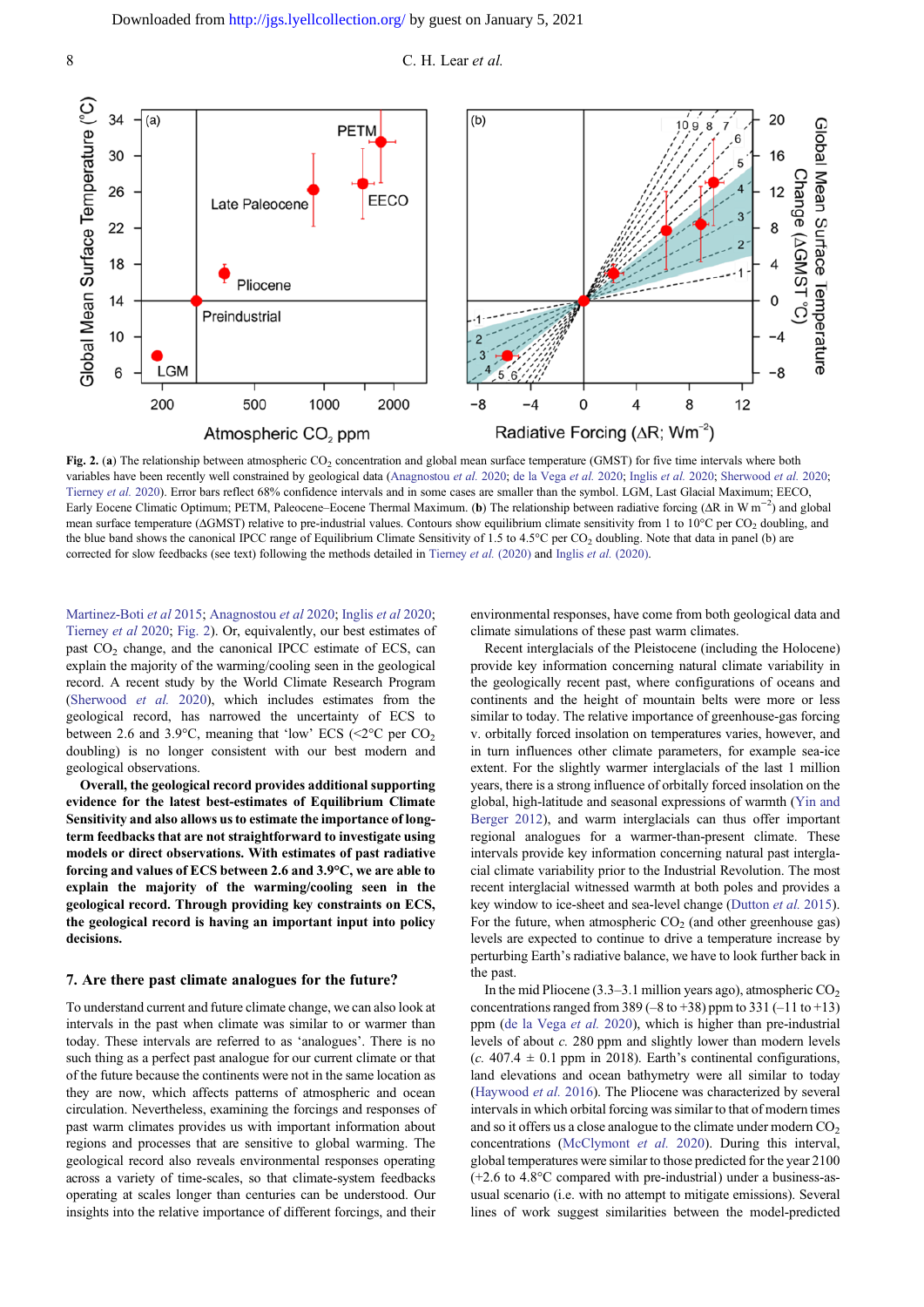ocean circulation of the future and that of the mid-Pliocene warm period, with a weaker thermohaline circulation, related to upperocean warming and stratification, but also reduced ice sheets and sea ice, a poleward shift in terrestrial biomes and weaker atmospheric circulation ([Haywood and Valdes 2004](#page-10-0); [Cheng](#page-9-0) et al. 2013; [Corvec](#page-9-0) [and Fletcher 2017](#page-9-0); [Fischer](#page-10-0) et al. 2018). Pliocene sea-level may have reached 20 m above the present-day value and may have varied, on average, by  $13 \pm 5$  m over Pliocene glacial–interglacial cycles, in association with fluctuations in the extent of the Antarctic ice sheet ([Grant](#page-10-0) et al. 2019).

A possible analogue for a climate with even higher atmospheric  $CO<sub>2</sub>$  concentrations (1400  $\pm$  470 ppm) is provided by the early Eocene climate optimum, c. 50 million years ago ([Anagnostou](#page-9-0) et al. [2016\)](#page-9-0). At that time, there was somewhat reduced solar output ([Foster](#page-10-0) et al. 2017; [Fischer](#page-10-0) et al. 2018), but there were no large continental ice sheets (and therefore a reduced planetary albedo). The Himalayan Mountains were underdeveloped and the overall configuration of the continents was unlike today, with an open Tethys Ocean, and absence of a strong Antarctic Circumpolar Current – affecting global climate. It is important to account for these differences when considering the Eocene as an analogue for our future climate, since they are likely to have impacted the sensitivity of climate to greenhouse forcing ([Farnsworth](#page-10-0) et al. [2019\)](#page-10-0). Nevertheless, palaeoclimate studies of the Eocene continue to provide useful insights into climate system dynamics, such as mechanisms for polar amplification in ice-free climate states ([Cramwinckel](#page-9-0) et al. 2018).

Overall, the geological record can provide us with useful windows through which we can explore possible future climates and it informs us how the Earth works in different climate states.

# 8. How can the geological record be used to evaluate climate models?

Climate models are the primary tools used to make predictions about our future climate, a future in which  $CO<sub>2</sub>$  concentrations are expected to increase rapidly. These projections feed directly into bodies such as the IPCC and, as such, inform international policy through the Conferences of the Parties to the UN Framework Convention on Climate Change (UNFCCC), which is the body that agreed at its annual meeting in Paris in December 2015 that the guardrails for future warming should be set ideally at warming of 1.5°C above pre-industrial levels and, at the outside, at 2°C ([UNFCCC 2015](#page-11-0)a); national government targets (such as Intended Nationally Determined Contributions; [UNFCCC 2015](#page-11-0)b) are guided by this international advice.

Climate models are computer codes that represent our best understanding of the physical, chemical and biological processes that determine the operation of Earth's climate system. They are based on fundamental principles such as the Navier–Stokes equations of fluid flow and conservation equations for mass and energy. Key applications of these models are predictions of the future evolution of our climate under various scenarios of fossil-fuel use and land-use change. Evaluation of these models is typically carried out by comparing model results to global and regional recent well-observed climate changes of the last 100 years or so (e.g. [Williams](#page-12-0) et al. 2010; [Sellar](#page-11-0) et al. 2019), but future changes in carbon dioxide concentrations could be an order of magnitude greater than seen over this period [\(Meinshausen](#page-11-0) et al. 2020).

Geological data provide both qualitative and quantitative evidence of past climate change under high greenhouse gas concentrations and so provide a crucial out-of-modern-sample evaluation of climate models, providing testbeds that in some instances are similar to those expected for the future (Section 7). Additionally, because climate models are based on fundamental physical principles, the geological record can also provide quantitative evidence of the response of the climate system to drivers other than greenhouse gases, such as orbital variations or plate tectonic changes, against which the models can be independently evaluated (e.g. [DeConto and Pollard 2003\)](#page-9-0). This key role for geological data in model evaluation is increasingly being recognized by the major international modelling centres (such as the Met Office in the UK), as evidenced by the prominent role of palaeoclimate in the most recent and forthcoming reports from the IPCC ([Masson-Delmotte](#page-11-0) et al. 2013).

The mid-Pliocene provides evidence of sea-level change under high atmospheric  $CO<sub>2</sub>$  concentrations, which can be used to evaluate the behaviour of ice sheets simulated by ice-sheet models (e.g. [DeConto and Pollard 2016](#page-9-0); [Gasson and Kiesling 2020\)](#page-10-0). The key aspect here is that, because ice sheets respond to climate change on long time-scales, the geological record is essential for giving a long-term perspective that is completely absent from, for example, satellite records of recent ice-sheet changes. In this recent work, the geological record has been used to identify the models that perform best in the deep past and to apply only these 'geologically consistent' models to the future.

A long-standing discrepancy between models and data has been the failure of models to reproduce the amount of warming towards the poles during periods of super-high  $CO<sub>2</sub>$  concentrations (*c*. 1000 ppm) during the warmest periods of the last 100 million years ([Barron 1987](#page-9-0)). In particular, the early Eocene has proven to be a particular challenge for models, which have previously underestimated the amount of warming seen in the geological record (Lunt [et al.](#page-11-0) 2012). However, recent work has shown that developments in representing the properties of clouds act to amplify the modelled warming towards the poles, bringing the models into agreement with the data (Zhu et al. [2019\)](#page-12-0).

Nonetheless, some persistent discrepancies remain. For example, the geological record shows that during the mid-Holocene, North Africa was much wetter than today and vegetation thrived in regions of the modern Sahara desert (Section 5). Current state-of-the-art climate models generally underestimate the extent of these observed changes (e.g. [Williams](#page-12-0) et al. 2020), which were paced by orbital parameters, but involved other feedbacks including atmosphere– ocean, atmosphere–land and dust interactions [\(Hopcroft and Valdes](#page-10-0) [2019](#page-10-0); [Pausata](#page-11-0) et al. 2020). Identifying and simulating all relevant feedbacks is an ongoing target in climate-change research and it is hoped that future improvements in models, such as their representation of atmospheric convection, will reconcile these differences. In the meantime, in the majority of instances, models have *under*estimated the changes seen in the geological record (e.g. [Valdes 2011](#page-11-0); [Gasson and Kiesling 2020;](#page-10-0) [Pausata](#page-11-0) et al. 2020; [Williams](#page-12-0) et al. 2020).

Overall, recent successes in model evaluation using the geological record increase our confidence of future climate predictions from models. Indeed, the geological community uses climate models in applications such as oil and gas exploration (e.g. [Markwick 2019\)](#page-11-0) and the long-term geological storage of high-level radioactive waste (e.g. [Lindborg](#page-11-0) et al. 2018).

## 9. What is the role of geology in dealing with the climate emergency for a sustainable future?

Geology contributes to understanding how we live on Earth, where and which resources we derive from it and how we discard waste into it. Geoscientists study the soil from which we grow crops, the aquifers from which we extract water and the resources from which we obtain energy and minerals. We study the risks associated with living on a dynamic planet and, hence, geoscientists will play a key role in moving society towards a sustainable low carbon future.

One of the geoscience community's most important contributions to the decarbonization necessary to deal with the climate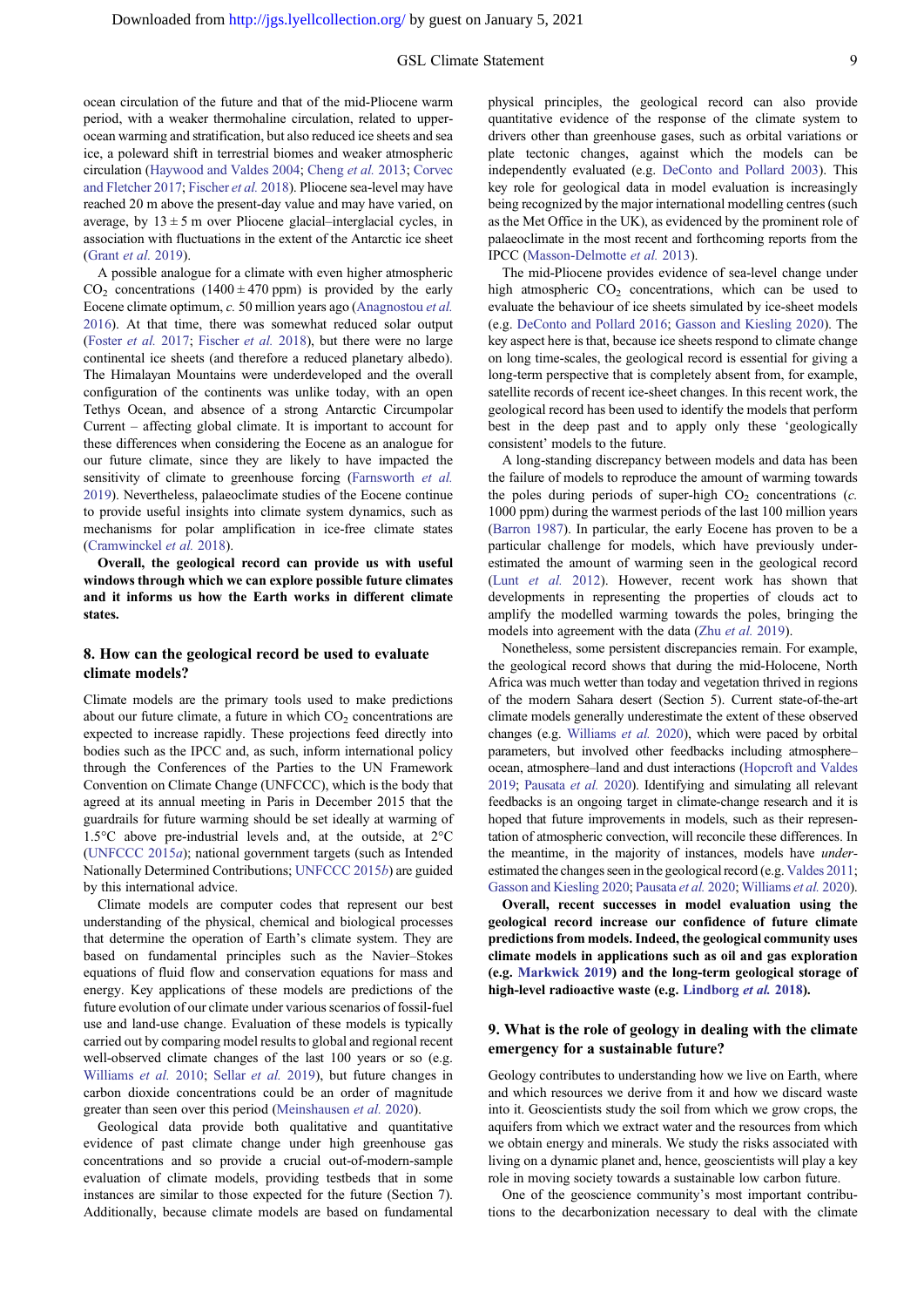<span id="page-9-0"></span>emergency will be to discover the resources that will power postfossil-fuel energy systems. Large-scale investment in renewable energy and improved electricity and heat storage will require new resources of critical metals and raw materials from the Earth's crust [\(Vidal](#page-11-0) et al. 2013). However, many of these resources are currently being found and mined at rates far too slow to support a global energy revolution ([Natural History Museum 2019\)](#page-11-0). Geoscientists have the vital skills needed to assess the distribution, concentration (grade) and sustainable extractability of the critical raw materials needed for decarbonization.

Other sources of energy, from nuclear to deep geothermal, both of which could be critical for the decarbonization, require geoscientific expertise, which is also indispensable for carbon capture and sequestration ([Matter](#page-11-0) et al. 2016). Natural resource extraction and processing itself is a major contributor to greenhouse gas emissions [\(IRP 2019](#page-10-0)). There is a key role for geoscientists in making the discovery and extraction of these resources as efficient as possible in order to mitigate global warming.

Links between climate change and the UN Sustainable Development Goals are shown in Geology and the UN Sustainable Development Goals [\(Geological Society 2014\)](#page-10-0). Many of these links revolve around challenges related to georesources. Consequently, our roles include ensuring that discovery and extraction of resources is carried out responsibly, fairly and sustainably.

Geoscientists are making vital contributions to all of the UN's Sustainable Development Goals and that includes the human response to climate change and its impacts. Although we cannot and should not address these challenges alone, we are well placed to ensure they are framed critically and robustly, recognizing the opportunities and limitations afforded by the planet on which we live. Geoscientists will play an increasingly important role in the transition to a low carbon, green economy which is necessary to prevent a worsening of the climate emergency.

Acknowledgements With special thanks to our reviewers Professor Steve Barker and Professor Eric Wolff, Monty Brown and Ruth Lear for proof reading, and Graham Shields and Patricia Pantos for excellent editorial handling.

Author contributions CHL: writing – original draft (lead), writing – review & editing (lead); **PA**: writing – review & editing (supporting); **TB**: writing – review & editing (supporting); GLF: writing – original draft (supporting), writing– review  $\&$  editing (supporting); MG: writing – review  $\&$  editing (supporting); BH: writing – review & editing (supporting); RDL: writing – review & editing (supporting); DJL: writing – original draft (supporting), writing – review  $\&$  editing (supporting); INM: writing – review  $\&$  editing (supporting); **EM**: writing – review  $\&$  editing (supporting); **RDP**: writing review & editing (supporting); REMR: writing – review & editing (supporting); **DMS:** writing – review & editing (supporting); CS: writing – review  $\&$  editing (supporting); CJRW: writing – review & editing (supporting); JZ: writing – review & editing (supporting)

Funding This work received no specific grant from any funding agency in the public, commercial, or not-for-profit sectors.

Data availability Data sharing is not applicable to this article as no datasets were generated or analysed during the current study.

Scientific editing by Graham Shields

#### References

- Ahn, J. and Brook, E.J. 2007. Atmospheric  $CO_2$  and climate from 65 to 30 ka B.P. Geophysical Research Letters, 34, L10703, [https://doi.org/10.1029/](https://doi.org/10.1029/2007GL029551) [2007GL029551](https://doi.org/10.1029/2007GL029551)
- Alvarez, L.W., Alvarez, W., Asaro, F. and Michel, H.V. 1980. Extraterrestrial cause for the cretaceous-tertiary extinction: experiment and theory. Science, 208, 1095–1108, <https://doi.org/10.1126/science.208.4448.1095>
- Anagnostou, E., John, E.H. et al. 2016. Changing atmospheric  $CO_2$  concentration was the primary driver of early Cenozoic climate. Nature, 533, 380–384, <https://doi.org/10.1038/nature17423>
- Anagnostou, E., John, E.H. et al. 2020. The state-dependency of climate sensitivity in the Eocene greenhouse. Nature Communications, 11, 4436, <https://doi.org/10.1038/s41467-020-17887-x>
- Barron, E.J. 1987. Eocene equator-to-pole surface ocean temperatures: a significant climate problem? Paleoceanography, 2, 729–739, [https://doi.org/](https://doi.org/10.1029/PA002i006p00729) [10.1029/PA002i006p00729](https://doi.org/10.1029/PA002i006p00729)
- Beeman, J.C., Gest, L. et al. 2019. Antarctic temperature and  $CO_2$ : nearsynchrony yet variable phasing during the last deglaciation. Climate of the Past, 15, 913-926, <https://doi.org/10.5194/cp-15-913-2019>
- Beerling, D. 2007. The Emerald Planet: How Plants Changed Earth History. Oxford University Press.
- Beerling, D.J. and Royer, D.L. 2011. Convergent Cenozoic CO<sub>2</sub> history. Nature Geoscience, 4, 418–420, <https://doi.org/10.1038/ngeo1186>
- Benton, M.J. 2018. Hyperthermal-driven mass extinctions: killing models during the Permian–Triassic mass extinction. Philosophical Transactions of the Royal Society A, 376, 20170076, <https://doi.org/10.1098/rsta.2017.0076>
- Bereiter, B., Eggleson, S. et al. 2015. Revision of the EPICA dome C CO<sub>2</sub> record from 800 to 600 kyr before present. Geophysical Research Letters, 42, 542–549, <https://doi.org/10.1002/2014GL061957>
- Berner, R.A. and Kothavala, Z. 2001. GEOCARB III: a revised model of atmospheric  $CO<sub>2</sub>$  over Phanerozoic time. American Journal of Science, 301, 182–204, <https://doi.org/10.2475/ajs.301.2.182>
- Bradley, R.S., Hughes, M.K. and Diaz, H.F. 2003. Climate in medieval time. Science, 302, 404–405, <https://doi.org/10.1126/science.1090372>
- Brigham-Grette, J., Melles, M. et al. 2013. Pliocene warmth, polar amplification, and stepped Pleistocene cooling recorded in NE Arctic Russia. Science, 340, 1421–1427, <https://doi.org/10.1126/science.1233137>
- Broecker, W.S. 2001. The big climate amplifier: ocean circulation–sea ice– storminess–dustiness–albedo. In: Seidov, D., Haupt, B.J. and Maslin, M. (eds) The Oceans and Rapid Climate Change: Past, Present and Future. AGU Geophysical Monographs, 126, 53–56.
- CAPE-Last Interglacial Project Members 2006. Last interglacial arctic warmth confirms polar amplification of climate change. Quaternary Science Reviews, 25, 1383–1400, <https://doi.org/10.1016/j.quascirev.2006.01.033>
- Chalk, T.B., Hain, M.P. et al. 2017. Causes of ice age intensification across the mid-Pleistocene transition. Proceedings of the National Academy of Sciences, 114, 13114–13119, <https://doi.org/10.1073/pnas.1702143114>
- Cheng, W., Chiang, J.C.H. and Zhang, D. 2013. Atlantic meridional overturning circulation (AMOC) in CMIP5 models: RCP and historical simulations. Journal of Climate, 26, 7189–7197, <https://doi.org/10.1175/JCLI-D-12-00496.1>
- Clark, P.U., Shakun, J.D. et al. 2016. Consequences of twenty-first-century policy for multi-millennial climate and sea-level change. Nature Climate Change, 6, 360–369, <https://doi.org/10.1038/nclimate2923>
- Corvec, S. and Fletcher, C.G. 2017. Changes to the tropical circulation in the mid-Pliocene and their implications for future climate. Climate of the Past, 13, 135–147, <https://doi.org/10.5194/cp-13-135-2017>
- Coxall, H.K., Wilson, P.A., Pälike, H., Lear, C.H. and Backman, J. 2005. Rapid stepwise onset of Antarctic glaciation and deeper calcite compensation in the Pacific Ocean. Nature, 433, 53–57, <https://doi.org/10.1038/nature03135>
- Coxall, H.K., Huck, C.E. et al. 2018. Export of nutrient rich northern component water preceded early Oligocene Antarctic glaciation. Nature Geoscience, 11, 190–196, <https://doi.org/10.1038/s41561-018-0069-9>
- Cramwinckel, M.J., Huber, M. et al. 2018. Synchronous tropical and polar temperature evolution in the Eocene. Nature, 559, 382-386, [https://doi.org/10.](https://doi.org/10.1038/s41586-018-0272-2) [1038/s41586-018-0272-2](https://doi.org/10.1038/s41586-018-0272-2)
- Crowley, T.J. 1998. Significance of tectonic boundary conditions for paleoclimate simulations. In: Crowley, J.L. and Burke, K. (eds) Tectonic Boundary Conditions for Climatic Reconstructions. Oxford University Press, New York,  $3 - 17$
- Dalziel, I.W.D., Lawver, L.A. et al. 2013. A potential barrier to deep Antarctic circumpolar flow until the late Miocene. Geology, 41, 947–950, [https://doi.](https://doi.org/10.1130/G34352.1) [org/10.1130/G34352.1](https://doi.org/10.1130/G34352.1)
- DeConto, R. and Pollard, D. 2003. Rapid Cenozoic glaciation of Antarctica induced by declining atmospheric CO<sub>2</sub>. Nature, 421, 245–249, [https://doi.org/](https://doi.org/10.1038/nature01290) [10.1038/nature01290](https://doi.org/10.1038/nature01290)
- DeConto, R. and Pollard, D. 2016. Contribution of Antarctica to past and future sealevel rise. Nature, 531, 591–597, <https://doi.org/10.1038/nature17145>
- de la Vega, E., Chalk, T.B., Wilson, P.A., Bysani, R.P. and Foster, G.L. 2020. Atmospheric  $CO<sub>2</sub>$  during the mid-Piacenzian warm period and the M2 glaciation. Scientific Reports, 10, 11002, [https://doi.org/10.1038/s41598-020-](https://doi.org/10.1038/s41598-020-67154-8) [67154-8](https://doi.org/10.1038/s41598-020-67154-8)
- deMenocal, P.B. and Tierney, J.E. 2012. Green Sahara: African humid periods paced by earth's orbital changes. Nature Education Knowledge, 3, 12, [https://](https://www.nature.com/scitable/knowledge/library/green-sahara-african-humid-periods-paced-by-82884405/) [www.nature.com/scitable/knowledge/library/green-sahara-african-humid](https://www.nature.com/scitable/knowledge/library/green-sahara-african-humid-periods-paced-by-82884405/)[periods-paced-by-82884405/](https://www.nature.com/scitable/knowledge/library/green-sahara-african-humid-periods-paced-by-82884405/)
- Deschamps, P., Durand, N. et al. 2012. Ice-sheet collapse and sea-level rise at the Bølling warming 14,600 years ago. Nature, 483, 559–564, [https://doi.org/10.](https://doi.org/10.1038/nature10902) [1038/nature10902](https://doi.org/10.1038/nature10902)
- Dilley, J., Chen, R.S. et al. 2005. Natural Disaster Hotspots: A Global Risk Analysis. The World Bank, [https://openknowledge.worldbank.org/handle/](https://openknowledge.worldbank.org/handle/10986/7376) [10986/7376](https://openknowledge.worldbank.org/handle/10986/7376)
- Dokken, T.M., Nisancioglu, K.H., Li, C., Battisti, D.S. and Kissel, C. 2013. Dansgaard Oeschger cycles: Interactions between ocean and sea ice intrinsic to the Nordic seas. Paleoceanography, 28, 491–502, [https://doi.org/10.1002/](https://doi.org/10.1002/palo.20042) [palo.20042](https://doi.org/10.1002/palo.20042)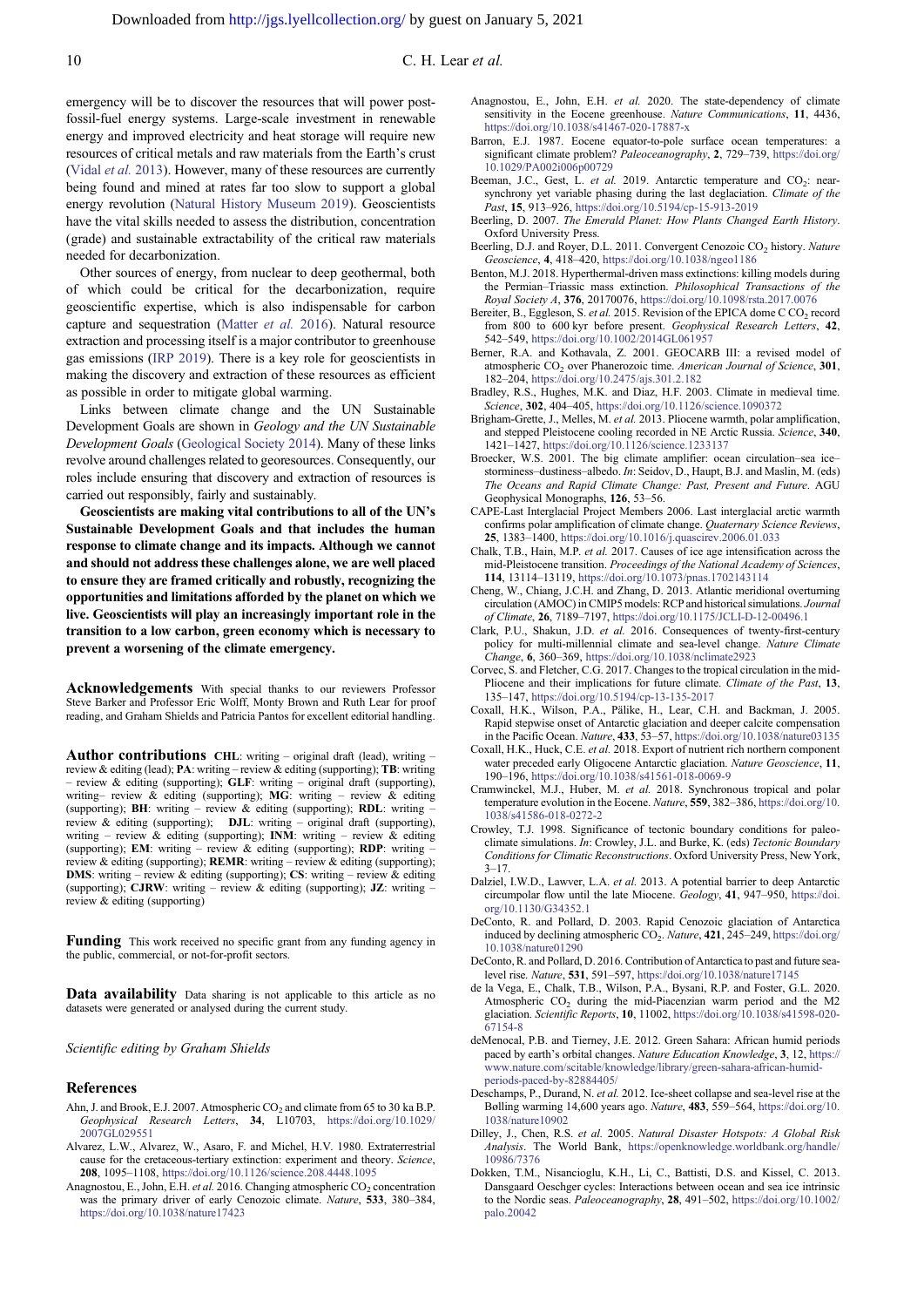- <span id="page-10-0"></span>Dumitru, O.A., Austermann, J. et al. 2019. Constraints on global mean sea level during the Pliocene. Nature, 574, 233–236, [https://doi.org/10.1038/s41586-](https://doi.org/10.1038/s41586-019-1543-2) [019-1543-2](https://doi.org/10.1038/s41586-019-1543-2)
- Dutton, A., Carlson, A.E. et al. 2015. Sea-level rise due to polar ice-sheet mass loss during past warm periods. Science, 349, aaa4019, [https://doi.org/10.1126/](https://doi.org/10.1126/science.aaa4019) [science.aaa4019](https://doi.org/10.1126/science.aaa4019)
- Evans, D.A., Beukes, N.J. and Kirschvink, J.L. 1997. Low-latitude glaciation in the Palaeoproterozoic era. Nature, 386, 262-266, [https://doi.org/10.1038/](https://doi.org/10.1038/386262a0) [386262a0](https://doi.org/10.1038/386262a0)
- Farnsworth, A., Lunt, D.J. et al. 2019. Climate sensitivity on geological timescales controlled by nonlinear feedbacks and ocean circulation. Geophysical Research Letters, 46, 9880–9889, <https://doi.org/10.1029/2019GL083574>
- Fischer, H., Meissner, K.J. et al. 2018. Palaeoclimate constraints on the impact of 2°C anthropogenic warming and beyond. Nature Geoscience, 11, 474-485, <https://doi.org/10.1038/s41561-018-0146-0>
- Foster, G.L., Lear, C.H. and Rae, J.W.B. 2012. The evolution of  $pCO<sub>2</sub>$ , ice volume and climate during the middle Miocene. Earth and Planetary Science Letters, 341–344, 243–254, <https://doi.org/10.1016/j.epsl.2012.06.007>
- Foster, G.L., Royer, D.L. and Lunt, D.J. 2017. Future climate forcing potentially without precedent in the last 420 million years. Nature Communications, 8, 14845, <https://doi.org/10.1038/ncomms14845>
- Foster, G.L., Hull, P., Lunt, D.J. and Zachos, J.C. 2018. Placing our current 'hyperthermal' in the context of rapid climate change in our geological past. Philosophical Transactions of the Royal Society A, 376, 20170086, [https://doi.](https://doi.org/10.1098/rsta.2017.0086) [org/10.1098/rsta.2017.0086](https://doi.org/10.1098/rsta.2017.0086)
- Francis, J.E., Marenssi, S. et al. 2008. From greenhouse to icehouse The Eocene/Oligocene in Antarctica. In: Florindo, F. and Siegert, M. (eds) Antarctic Climate Evolution. Developments in Earth and Environmental Sciences, 8. Elsevier, 309–368.
- Frieling, J., Gebhardt, H. et al. 2017. Extreme warmth and heat-stressed plankton in the tropics during the Paleocene–Eocene Thermal Maximum. Science Advances, 3, e1600891, <https://doi.org/10.1126/sciadv.1600891>
- Froehlich, P. and Misra, S. 2014. Was the late Paleocene–early Eocene hot because earth was flat?: An ocean lithium isotope view of mountain building, continental weathering, carbon dioxide, and earth's Cenozoic climate. Oceanography, 27, 36–49, [https://doi.org/10.5670/](https://doi.org/10.5670/oceanog.2014.06) [oceanog.2014.06](https://doi.org/10.5670/oceanog.2014.06)
- Galeotti, S., DeConto, R. et al. 2016. Antarctic ice sheet variability across the Eocene–Oligocene boundary climate transition. Science, 352, 76, [https://doi.](https://doi.org/10.1126/science.aab0669) [org/10.1126/science.aab0669](https://doi.org/10.1126/science.aab0669)
- Gasson, E. and Kiesling, B. 2020. The Antarctic ice sheet, a paleoclimate perspective. Oceanography, 33, 90–100, [https://doi.org/10.5670/oceanog.](https://doi.org/10.5670/oceanog.2020.208) [2020.208](https://doi.org/10.5670/oceanog.2020.208)
- Gebregiorgis, D., Hathorne, E.C., Giosan, L., Clemens, S., Nürnberg, D. and Frank, M. 2018. Southern Hemisphere forcing of South Asian monsoon precipitation over the past c. 1 million years. Nature Communications, 9, 4702, <https://doi.org/10.1038/s41467-018-07076-2>
- Geological Society 2014. Geology and the UN Sustainable Development Goals, <https://www.geolsoc.org.uk/sustainabledevelopment>
- Gerlach, T. 2011. Volcanic versus anthropogenic carbon dioxide. EOS, 92, 201–202, <https://doi.org/10.1029/2011EO240001>
- Gibbs, S., Bown, P.R., Sessa, J.A., Bralower, T.J. and Wilson, P.A. 2006. Nannoplankton extinction and origination across the Paleocene–Eocene thermal maximum. Science, 314, 1770-1773, [https://doi.org/10.1126/science.](https://doi.org/10.1126/science.1133902) [1133902](https://doi.org/10.1126/science.1133902)
- Gingerich, P.D. 2019. Temporal scaling of carbon emission and accumulation rates: modern anthropogenic emissions compared to estimates of PETM onset accumulation. Paleoceanography and Paleoclimatology, 34, 329–335, [https://](https://doi.org/10.1029/2018PA003379) [doi.org/10.1029/2018PA003379](https://doi.org/10.1029/2018PA003379)
- Goodwin, P.L., Katavouta, A., Roussenov, V.M., Foster, G.L., Rohling, E.J. and Williams, R.G. 2018. Pathways to 1.5 and 2°C warming based on observational and geological constraints. Nature Geoscience, 11, 102–107, <https://doi.org/10.1038/s41561-017-0054-8>
- Gough, D.O. 1981. Solar interior structure and luminosity variations. Solar Physics, 74, 21–34, <https://doi.org/10.1007/BF00151270>
- Grant, G.R., Naish, T.R. et al. 2019. The amplitude and origin of sea-level variability during the Pliocene epoch. Nature, 574, 237-241, [https://doi.org/](https://doi.org/10.1038/s41586-019-1619-z) [10.1038/s41586-019-1619-z](https://doi.org/10.1038/s41586-019-1619-z)
- Grothe, P.R., Cobb, K.M. et al. 2019. Enhanced El Niño–Southern oscillation variability in recent decades. Geophysical Research Letters, 46, e2019GL083906, <https://doi.org/10.1029/2019GL083906>
- Gulick, S.P.S., Shevenell, A.E. et al. 2017. Initiation and long-term instability of the East Antarctic Ice Sheet. Nature, 552, 225-229, [https://doi.org/10.1038/](https://doi.org/10.1038/nature25026) [nature25026](https://doi.org/10.1038/nature25026)
- Gutjahr, M., Ridgwell, A. et al. 2017. Very large release of mostly volcanic carbon during the Palaeocene–Eocene Thermal Maximum. Nature, 548, 573–577, <https://doi.org/10.1038/nature23646>
- Hay, W.W. 2013. Experimenting on A Small Planet A Scholarly Entertainment. Springer.
- Haywood, A.M. and Valdes, P.J. 2004. Modelling Pliocene warmth: contribution of atmosphere, oceans and cryosphere. Earth and Planetary Science Letters, 218, 363–377, [https://doi.org/10.1016/S0012-821X\(03\)00685-X](https://doi.org/10.1016/S0012-821X(03)00685-X)
- Haywood, A., Dowsett, H. and Dolan, A. 2016. Integrating geological archives and climate models for the mid-Pliocene warm period. Nature Communications, 7, 10646, <https://doi.org/10.1038/ncomms10646>
- Helama, S., Jones, P.D. and Briffa, K.R. 2017. Dark ages cold period: a literature review and directions for future research. The Holocene, 27, 1600–1606, <https://doi.org/10.1177/0959683617693898>
- Henehan, M.J., Ridgwell, A. et al. 2019. Rapid ocean acidification and protracted earth system recovery followed the end-cretaceous chicxulub impact. Proceedings of the National Academy of Sciences, 116, 22500–22504, <https://doi.org/10.1073/pnas.1905989116>
- Hildebrand, A.R., Penfield, G.T., Kring, D.A., Pilkington, M., Camargo Z.A., Jacobsen, S.B. and Boynton, W.V. 1991. Chicxulub crater: a possible cretaceous/tertiary boundary impact crater on the Yucatán Peninsula, Mexico. Geology, 19, 867–871, [https://doi.org/10.1130/0091-7613\(1991\)019<0867:](https://doi.org/10.1130/0091-7613(1991)019%3C0867:CCAPCT%3E2.3.CO;2) [CCAPCT>2.3.CO;2](https://doi.org/10.1130/0091-7613(1991)019%3C0867:CCAPCT%3E2.3.CO;2)
- Hoffman, P.F., Abbot, D.S. et al. 2017. Snowball earth climate dynamics and Cryogenian geology–geobiology. Science Advances, 3, e1600983, [https://doi.](https://doi.org/10.1126/sciadv.1600983) [org/10.1126/sciadv.1600983](https://doi.org/10.1126/sciadv.1600983)
- Hopcroft, P.O. and Valdes, P.J. 2019. On the role of dust-climate feedbacks during the mid-Holocene. Geophysical Research Letters, 46, 1612-1621, <https://doi.org/10.1029/2018GL080483>
- Hull, P.M., Bornemann, A. et al. 2020. On impact and volcanism across the Cretaceous–Paleogene boundary. Science, 367, 266–272, [https://doi.org/10.](https://doi.org/10.1126/science.aay5055) [1126/science.aay5055](https://doi.org/10.1126/science.aay5055)
- Huybers, P. 2006. Early Pleistocene glacial cycles and the integrated summer insolation forcing. Science, 313, 508–511, [https://doi.org/10.1126/science.](https://doi.org/10.1126/science.1125249) [1125249](https://doi.org/10.1126/science.1125249)
- Inglis, G.N., Farnsworth, A. et al. 2015. Descent toward the icehouse: Eocene sea surface cooling inferred from GDGT distributions. Paleoceanography, 30, 1000–1020, <https://doi.org/10.1002/2014PA002723>
- Inglis, G.N., Bragg, F. et al. 2020. Global mean surface temperature and climate sensitivity of the EECO. PETM and latest Paleocene. Climate of the Past, 16, 1953–1968, <https://doi.org/10.5194/cp-16-1953-2020>
- IPCC 2013.Chapter 5: Information From Paleoclimate Archives. Working Group I Contribution to the IPCC Fifth Assessment Report (AR5). Climate Change 2013: The Physical Science Basis. IPCC, <https://www.ipcc.ch/report/ar5/wg1/>
- IPCC 2014. Climate Change 2014: Synthesis Report. Contribution of Working Groups I, II and III to the Fifth Assessment Report of the Intergovernmental Panel on Climate Change. IPCC, Geneva, Switzerland.
- IPCC 2019. IPCC Special Report on the Ocean and Cryosphere in a Changing Climate, <https://www.ipcc.ch/srocc/>
- IRP 2019. Global Resources Outlook 2019: Natural Resources for the Future We Want. A Report of the International Resource Panel. United Nations Environment Programme, Nairobi, Kenya.
- Jaramillo, C., Ochoa, D. et al. 2010. Effects of rapid global warming at the Paleocene–Eocene boundary on neotropical vegetation. Science, 330, 957–961, <https://doi.org/10.1126/science.1193833>
- Joshi, M.M., Mills, B.J.W. and Johnson, M. 2019. A capacitor-discharge mechanism to explain the timing of orogeny-related global glaciations. Geophysical Research Letters, 46, 8347–8354, [https://doi.org/10.1029/](https://doi.org/10.1029/2019GL083368) [2019GL083368](https://doi.org/10.1029/2019GL083368)
- Kasting, J.F. 2004. When methane made climate. Scientific American, 291, 78–85, <https://doi.org/10.1038/scientificamerican0704-78>
- Kennett, J.P. 1977. Cenozoic evolution of Antarctic glaciation, the circum-Antarctic Ocean, and their impact on global paleoceanography. Journal<br>of Geophysical Research, 82, 3843, https://doi.org/10.1029/ of Geophysical Research, 82, 3843, [https://doi.org/10.1029/](https://doi.org/10.1029/JC082i027p03843) [JC082i027p03843](https://doi.org/10.1029/JC082i027p03843)
- Kent, D.V. and Muttoni, G. 2013. Modulation of late Cretaceous and Cenozoic climate by variable drawdown of atmospheric  $pCO<sub>2</sub>$  from weathering of basaltic provinces on continents drifting through the equatorial humid belt. Climate of the Past, 9, 525–546, <https://doi.org/10.5194/cp-9-525-2013>
- Kidder, D.L. and Worsley, T.R. 2010. Phanerozoic large igneous provinces (LIPs), HEATT (Haline Euxinic Acidic Thermal Transgression) episodes, and mass extinctions. Palaeogeography, Palaeoclimatology, Palaeoecology, 295, 162–191, <https://doi.org/10.1016/j.palaeo.2010.05.036>
- Lacis, A.A, Schmidt, G.A., Rind, D. and Ruedy, R.A. 2010. Atmospheric CO<sub>2</sub>: principal control knob governing Earth's temperature. Science, 330, 356–359, <https://doi.org/10.1126/science.1190653>
- Lambeck, K., Rouby, H., Purcell, A., Sun, Y. and Sambridge, M. 2014. Sea level and global ice volumes from the last glacial maximum to the Holocene. Proceedings of the National Academy of Sciences, 111, 15296–15303, [https://](https://doi.org/10.1073/pnas.1411762111) [doi.org/10.1073/pnas.1411762111](https://doi.org/10.1073/pnas.1411762111)
- Laskar, J., Robutel, P., Joutel, F., Gastineau, M., Correia, A.C.M. and Levrard, B. 2004. A long-term numerical solution for the insolation quantities of the earth. Astronomy and Astrophysics, 428, 261–285, [https://doi.org/10.1051/0004-](https://doi.org/10.1051/0004-6361:20041335) [6361:20041335](https://doi.org/10.1051/0004-6361:20041335)
- Lear, C.H. and Lunt, D.J. 2016. How Antarctica got its ice. Science, 352, 34–35, <https://doi.org/10.1126/science.aad6284>
- Lear, C.H., Bailey, T.R., Pearson, P.N., Coxall, H.K. and Rosenthal, Y. 2008 Cooling and ice growth across the Eocene–Oligocene transition. Geology, 36, 251–254, <https://doi.org/10.1130/G24584A.1>
- Lear, C.H., Billups, K., Rickaby, R.E.M., Diester-Haass, L., Mawbey, E.M. and Sosdian, S.M. 2016. Breathing more deeply: deep ocean carbon storage during the mid-Pleistocene climate transition. Geology, 44, 1035–1038, [https://doi.](https://doi.org/10.1130/G38636.1) [org/10.1130/G38636.1](https://doi.org/10.1130/G38636.1)
- Lenton, T., Crouch, M., Johnson, M., Pires, N. and Dolan, L. 2012. First plants cooled the Ordovician. Nature Geoscience, 5, 86–89, [https://doi.org/10.1038/](https://doi.org/10.1038/ngeo1390) [ngeo1390](https://doi.org/10.1038/ngeo1390)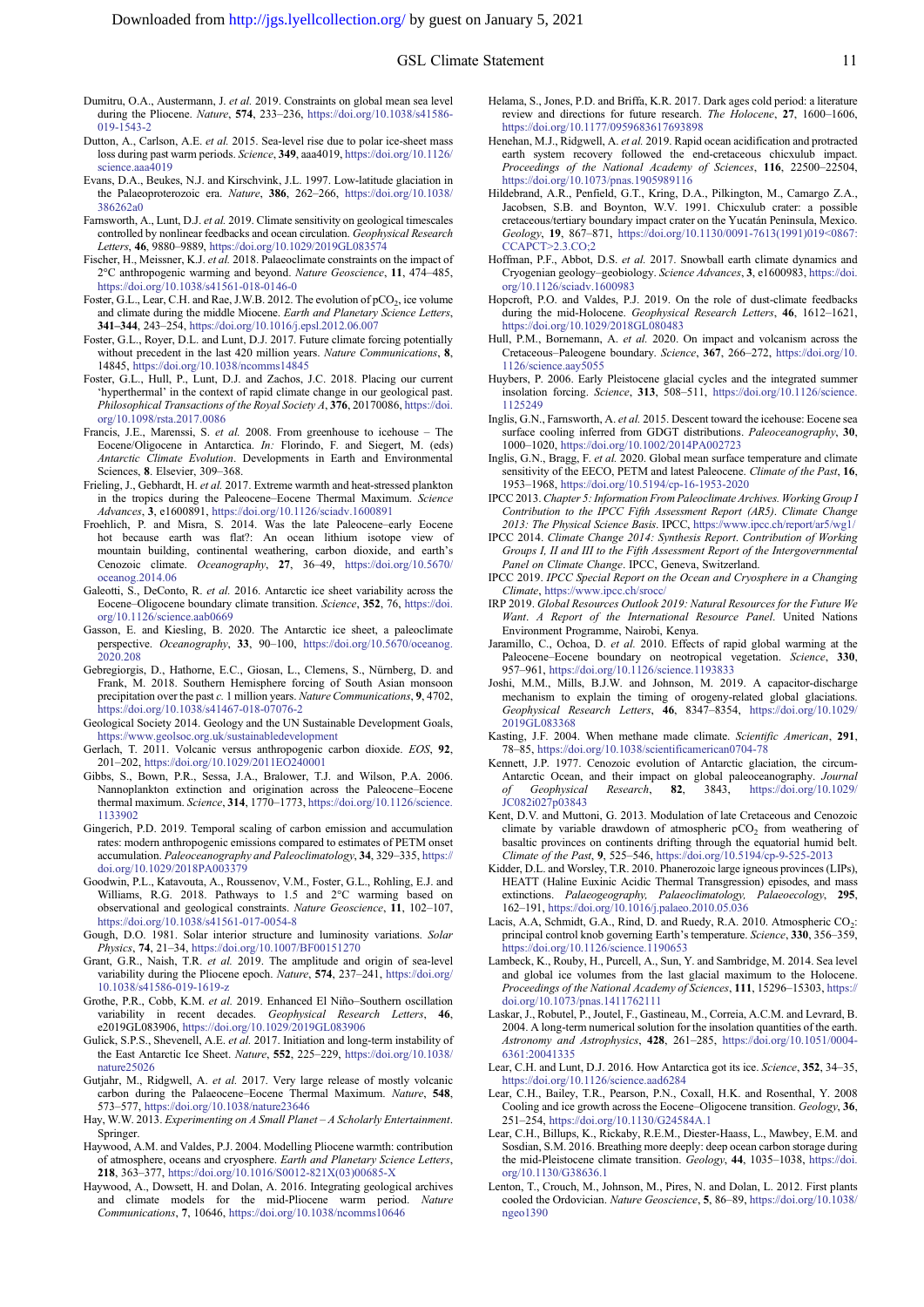- <span id="page-11-0"></span>Liebrand, D., de Bakker, A.T.M. et al. 2017. Evolution of the early Antarctic ice ages. Proceedings of the National Academy of Sciences, 114, 3867–3872, <https://doi.org/10.1073/pnas.1615440114>
- Lindborg, T., Thorne, M. et al. 2018. Climate change and landscape development in post-closure safety assessment of solid radioactive waste disposal: results of an initiative of the IAEA. Journal of Environmental Radioactivity, 183, 41–53, <https://doi.org/10.1016/j.jenvrad.2017.12.006>
- Lisiecki, L. and Raymo, M.E. 2005. A Pliocene–Pleistocene stack of 57 globally distributed benthic  $\delta^{18}O$  records. Paleoceanography, 20, PA1003, [https://doi.](https://doi.org/10.1029/2004PA001071) [org/10.1029/2004PA001071](https://doi.org/10.1029/2004PA001071)
- Ljungqvist, F.C. 2010. A new reconstruction of temperature variability in the extra-tropical northern hemisphere during the last two millennia. Geografiska Annaler: Series A, Physical Geography, 92, 339-351, [https://doi.org/10.1111/](https://doi.org/10.1111/j.1468-0459.2010.00399.x) [j.1468-0459.2010.00399.x](https://doi.org/10.1111/j.1468-0459.2010.00399.x)
- Lunt, D., Haywood, A.M., Schmidt, G.A., Salzmann, U., Valdes, P.J. and Dowsett, H.J. 2010. Earth system sensitivity inferred from Pliocene modelling and data. Nature Geoscience, 3, 60–64, <https://doi.org/10.1038/ngeo706>
- Lunt, D.J., Dunkley Jones, T. et al. 2012. A model-data comparison for a multimodel ensemble of early Eocene atmosphere–ocean simulations: EoMIP. Climate of the Past, 8, 1717–1736, <https://doi.org/10.5194/cp-8-1717-2012>
- MacLeod, K.G., Quinton, P.C., Sepúlveda, J. and Negra, M.H. 2018. Postimpact earliest Paleogene warming shown by fish debris oxygen isotopes (El Kef, Tunisia). Science, 360, 1467–1469, <https://doi.org/10.1126/science.aap8525>
- Mann, M.E., Zhang, Z. et al. 2009. Global signatures and dynamical origins of the little ice age and medieval climate anomaly. Science, 326, 1256–1260, <https://doi.org/10.1126/science.1177303>
- Marcott, S., Bauska, T. et al. 2014. Centennial-scale changes in the global carbon cycle during the last deglaciation. Nature, 514, 616-619, [https://doi.org/10.](https://doi.org/10.1038/nature13799) [1038/nature13799](https://doi.org/10.1038/nature13799)
- Markwick, P. 2019. Palaeogeography in exploration. Geological Magazine, 156, 366–407, <https://doi.org/10.1017/S0016756818000468>
- Martinez-Boti, M.A., Foster, G.L. et al. 2015. Plio-Pleistocene climate sensitivity evaluated using high-resolution CO<sub>2</sub> records. Nature, 518, 49-54, [https://doi.](https://doi.org/10.1038/nature14145) [org/10.1038/nature14145](https://doi.org/10.1038/nature14145)
- Masson-Delmotte, V., Swingedouw, D. et al. 2012. Greenland climate change: from the past to the future. WIRES Climate Change, 3, 427-449, [https://doi.](https://doi.org/10.1002/wcc.186) [org/10.1002/wcc.186](https://doi.org/10.1002/wcc.186)
- Masson-Delmotte, V., Schulz, M. et al. 2013. Information from paleoclimate archives. In: Stocker, T.F., Qin, D. et al. (eds) Climate Change 2013: The Physical Science Basis. Contribution of Working Group I to the Fifth Assessment Report of the Intergovernmental Panel on Climate Change. Cambridge University Press, Cambridge.
- Matter, J.M., Stute, M. et al. 2016. Rapid carbon mineralization for permanent disposal of anthropogenic carbon dioxide emissions. Science, 352, 1312–1314, <https://doi.org/10.1126/science.aad8132>
- Matthews, J.A. and Briffa, K.R. 2005. The 'little ice age': re-evaluation of an evolving concept. Geografiska Annaler: Series A, Physical Geography, 87:, 17–36, <https://doi.org/10.1111/j.0435-3676.2005.00242.x>
- McClymont, E., Ford, H.L. et al. 2020. Lessons from a high  $CO<sub>2</sub>$  world: an ocean view from c. 3 million years ago. Climate of the Past, 16, 1500–1615, [https://](https://doi.org/10.5194/cp-16-1599-2020) [doi.org/10.5194/cp-16-1599-2020](https://doi.org/10.5194/cp-16-1599-2020)
- Meinshausen, M., Nicholss, Z.R.J. et al. 2020. The SSP greenhouse gas concentrations and their extensions to 2500. Geoscientific Model Development, 13, 3571–3605, <https://doi.org/10.5194/gmd-13-3571-2020>
- Miller, K.G., Wright. J.D. et al. 2012. High tide of the warm Pliocene: implications of global sea level for Antarctic deglaciation. Geology, 40, 407–410, <https://doi.org/10.1130/G32869.1>
- Mills, B.J.W., Scotese, C.R., Walding, N.G., Shields, G.A. and Lenton, T.M. 2017. Elevated  $CO<sub>2</sub>$  degassing rates prevented the return of Snowball Earth during the Phanerozoic. Nature Communications, 8, 1110, [https://doi.org/10.](https://doi.org/10.1038/s41467-017-01456-w) [1038/s41467-017-01456-w](https://doi.org/10.1038/s41467-017-01456-w)
- Naish, T.R., Woolfe, K.W. et al. 2001. Orbitally induced oscillations in the East Antarctic Ice Sheet at the Oligocene/Miocene boundary. Nature, 423, 719–723, <https://doi.org/10.1038/35099534>

Natural History Museum 2019, [https://www.nhm.ac.uk/press-office/press](https://www.nhm.ac.uk/press-office/press-releases/leading-scientists-set-out-resource-challenge-of-meeting-net-zer.html)[releases/leading-scientists-set-out-resource-challenge-of-meeting-net-zer.html](https://www.nhm.ac.uk/press-office/press-releases/leading-scientists-set-out-resource-challenge-of-meeting-net-zer.html)

- Neukom, R., Steiger, N. et al. 2019. No evidence for globally coherent warm and cold periods over the preindustrial Common Era. Nature, 571, 550–554, <https://doi.org/10.1038/s41586-019-1401-2>
- Nilsson-Kerr, K., Anand, P. et al. 2019. Role of Asian summer monsoon subsystems in the inter-hemispheric progression of deglaciation. Nature Geoscience, 12, 290–295, <https://doi.org/10.1038/s41561-019-0319-5>
- Oppenheimer, M., Glavovic, B.C. et al. 2019. Sea level rise and implications for low-lying islands, coasts and communities. In: Pörtner, H.-O., Roberts, D.C. et al. (eds) IPCC Special Report on the Ocean and Cryosphere in A Changing Climate, table 4.1.
- Pagani, M., Huber, M. et al. 2011. The role of carbon dioxide during the onset of Antarctic glaciation. Science, 334, 1261–1264, [https://doi.org/10.1126/](https://doi.org/10.1126/science.1203909) [science.1203909](https://doi.org/10.1126/science.1203909)
- Parrenin, F., Masson-Delmotte, V. et al. 2013. Synchronous change of atmospheric  $CO_2$  and Antarctic temperature during the last deglacial warming. *Science*, **339**, 1060-1063, https://doi.org/10.1126/ Science, 339, 1060–1063, [https://doi.org/10.1126/](https://doi.org/10.1126/science.1226368) [science.1226368](https://doi.org/10.1126/science.1226368)
- Pausata, F.S.R., Gaetani, M., Messori, G., Berg, A., de Souza, D.M., Sage, R.F. and deMenocal, P.B. 2020. The greening of the Sahara: Past changes and

future implications. One Earth, 2, 235–250, [https://doi.org/10.1016/j.oneear.](https://doi.org/10.1016/j.oneear.2020.03.002) [2020.03.002](https://doi.org/10.1016/j.oneear.2020.03.002)

- Pearson, P.N., Foster, G.L. and Wade, B.S. 2009. Atmospheric carbon dioxide through the Eocene–Oligocene climate transition. Nature, 461, 1110–1113, <https://doi.org/10.1038/nature08447>
- Pfuhl, H.A. and McCave, I.N. 2005. Evidence for late Oligocene establishment of the Antarctic circumpolar current. Earth and Planetary Science Letters, 235, 715–728, <https://doi.org/10.1016/j.epsl.2005.04.025>
- Ramstein, G. 2011. Climates of the earth and cryosphere evolution. Surveys in Geophysics, 32, 329, <https://doi.org/10.1007/s10712-011-9140-4>
- Raymo, M. and Ruddiman, W. 1992. Tectonic forcing of late Cenozoic climate. Nature, 359, 117–122, <https://doi.org/10.1038/359117a0>
- Renne, P.R., Deino. A.L. et al. 2013. Time scales of critical events around the Cretaceous–Paleogene boundary. Science, 339, 684–687, [https://doi.org/10.](https://doi.org/10.1126/science.1230492) [1126/science.1230492](https://doi.org/10.1126/science.1230492)
- Rohling, E., PALAEOSENS Project Members et al. 2012. Making sense of palaeoclimate sensitivity. Nature, 491, 683–691, [https://doi.org/10.1038/](https://doi.org/10.1038/nature11574) [nature11574](https://doi.org/10.1038/nature11574)
- Sagan, C. and Mullen, G. 1972. Earth and mars: evolution of atmospheres and surface temperatures. Science, 177, 52–56, <https://doi.org/10.1126/science.177.4043.52>
- Schmidt, G.A., Ruedy, R.A., Miller, R.L. and Lacis, A.A. 2010. Attribution of the present-day total greenhouse effect. Journal of Geophysical Research, 115, D20106, <https://doi.org/10.1029/2010JD014287>
- Schmitz, B. and Pujalte, V. 2007. Abrupt increase in seasonal extreme precipitation at the Paleocene–Eocene boundary. Geology, 35, 215–221, <https://doi.org/10.1130/G23261A.1>
- Schulte, P., Alegret, L. et al. 2010. The Chicxulub asteroid impact and mass extinction at the Cretaceous–Paleogene boundary. Science, 327, 1214–1218 <https://doi.org/10.1126/science.1177265>
- Sellar, A.A., Jones, C.G. et al. 2019. UKESM1: description and evaluation of the U.K. earth system model. Journal of Advances in Modeling Earth Systems, 11, 4513–4558, <https://doi.org/10.1029/2019MS001739>
- Sexton, P., Norris, R.D. et al. 2011. Eocene global warming events driven by ventilation of oceanic dissolved organic carbon. Nature, 471, 349-352, [https://](https://doi.org/10.1038/nature09826) [doi.org/10.1038/nature09826](https://doi.org/10.1038/nature09826)
- Shakun, J.D., Clark, P.U. et al. 2012. Global warming preceded by increasing carbon dioxide concentrations during the last deglaciation. Nature, 484, 49–54, <https://doi.org/10.1038/nature10915>
- Sherwood, S., Webb, M.J. et al. 2020. An assessment of Earth's climate sensitivity using multiple lines of evidence. Reviews Geophysics, 58, [https://](https://doi.org/10.1029/2019RG000678) [doi.org/10.1029/2019RG000678](https://doi.org/10.1029/2019RG000678)
- Shields, G.A. and Mills, B.J.W. 2020. Evaporite weathering and deposition as a long-term climate forcing mechanism. Geology [https://doi.org/10.1130/](https://doi.org/10.1130/G48146.1) [G48146.1](https://doi.org/10.1130/G48146.1)
- Sigl, M., Winstrup, M. et al. 2015. Timing and climate forcing of volcanic eruptions for the past 2,500 years. Nature, 523, 543–549, [https://doi.org/10.](https://doi.org/10.1038/nature14565) [1038/nature14565](https://doi.org/10.1038/nature14565)
- Skinner, L. 2012. A long view on climate sensitivity. Science, 337, 917–919, <https://doi.org/10.1126/science.1224011>
- Sluijs, A., Bowen, G.J., Brinkhuis, H., Lourens, I.J. and Thomas, E. 2007. The Palaeocene–Eocene thermal maximum super greenhouse: Biotic and geochemical signatures, age models and mechanisms of global change. In: Williams, M., Haywood, A.M., Gregory, F.J. and Schmidt, D.N. (eds) Deep-Time Perspectives on Climate Change: Marrying the Signal From Computer Models and Biological Proxies. Micropalaeontological Society, Special Publications. Geological Society, London, 323–349.
- Steffensen, J.P., Andersen, K.K. et al. 2008. High-resolution Greenland ice core data show abrupt climate change happens in few years. Science, 321, 680–684, <https://doi.org/10.1126/science.1157707>
- Tierney, J.E., deMenocal, P.B. and Zander, P.D. 2017. A climatic context for the out-of-Africa migration. Geology, 45, 1023–1026, [https://doi.org/10.1130/](https://doi.org/10.1130/G39457.1) [G39457.1](https://doi.org/10.1130/G39457.1)
- Tierney, J.E., Zhu, J., King, J., Malevitch, S.B., Hakim, G.J. and Poulsen, C.J. 2020. Glacial cooling and climate sensitivity revisited. Nature, 584, 569–573, <https://doi.org/10.1038/s41586-020-2617-x>
- Tipple, B.J. and Pagani, M. 2007. The early origins of terrestrial C4 photosynthesis. Annual Review of Earth Planetary Sciences, 35, 435-461, <https://doi.org/10.1146/annurev.earth.35.031306.140150>
- Trenberth, K.E. and Fasullo, J.T. 2012. Tracking earth's energy: from El Niño to global warming. Surveys in Geophysics, 33, 413–426, [https://doi.org/10.1007/](https://doi.org/10.1007/s10712-011-9150-2) [s10712-011-9150-2](https://doi.org/10.1007/s10712-011-9150-2)
- Turner, A.G. and Annamalai, H. 2012. Climate change and the South Asian summer monsoon. Nature Climate Change, 2, 587-595, [https://doi.org/10.](https://doi.org/10.1038/nclimate1495) [1038/nclimate1495](https://doi.org/10.1038/nclimate1495)
- Turner, S.K. 2018. Constraints on the onset duration of the Paleocene–Eocene thermal maximum. Philosophical Transactions of the Royal Society A, 376, 20170082, <https://doi.org/10.1098/rsta.2017.0082>
- UNFCCC  $2015a$ , [https://unfccc.int/process-and-meetings/the-paris-agreement/](https://unfccc.int/process-and-meetings/the-paris-agreement/the-paris-agreement) [the-paris-agreement](https://unfccc.int/process-and-meetings/the-paris-agreement/the-paris-agreement)
- UNFCCC 2015b, [https://unfccc.int/process-and-meetings/the-paris-agreement/](https://unfccc.int/process-and-meetings/the-paris-agreement/nationally-determined-contributions-ndcs) [nationally-determined-contributions-ndcs](https://unfccc.int/process-and-meetings/the-paris-agreement/nationally-determined-contributions-ndcs)
- Valdes, P. 2011. Built for stability. Nature Geoscience, 4, 414–416, [https://doi.](https://doi.org/10.1038/ngeo1200) [org/10.1038/ngeo1200](https://doi.org/10.1038/ngeo1200)
- Vidal, O., Goffé B. and Arndt, N. 2013. Metals for a low-carbon society. Nature Geoscience, 6, 894–896, <https://doi.org/10.1038/ngeo1993>